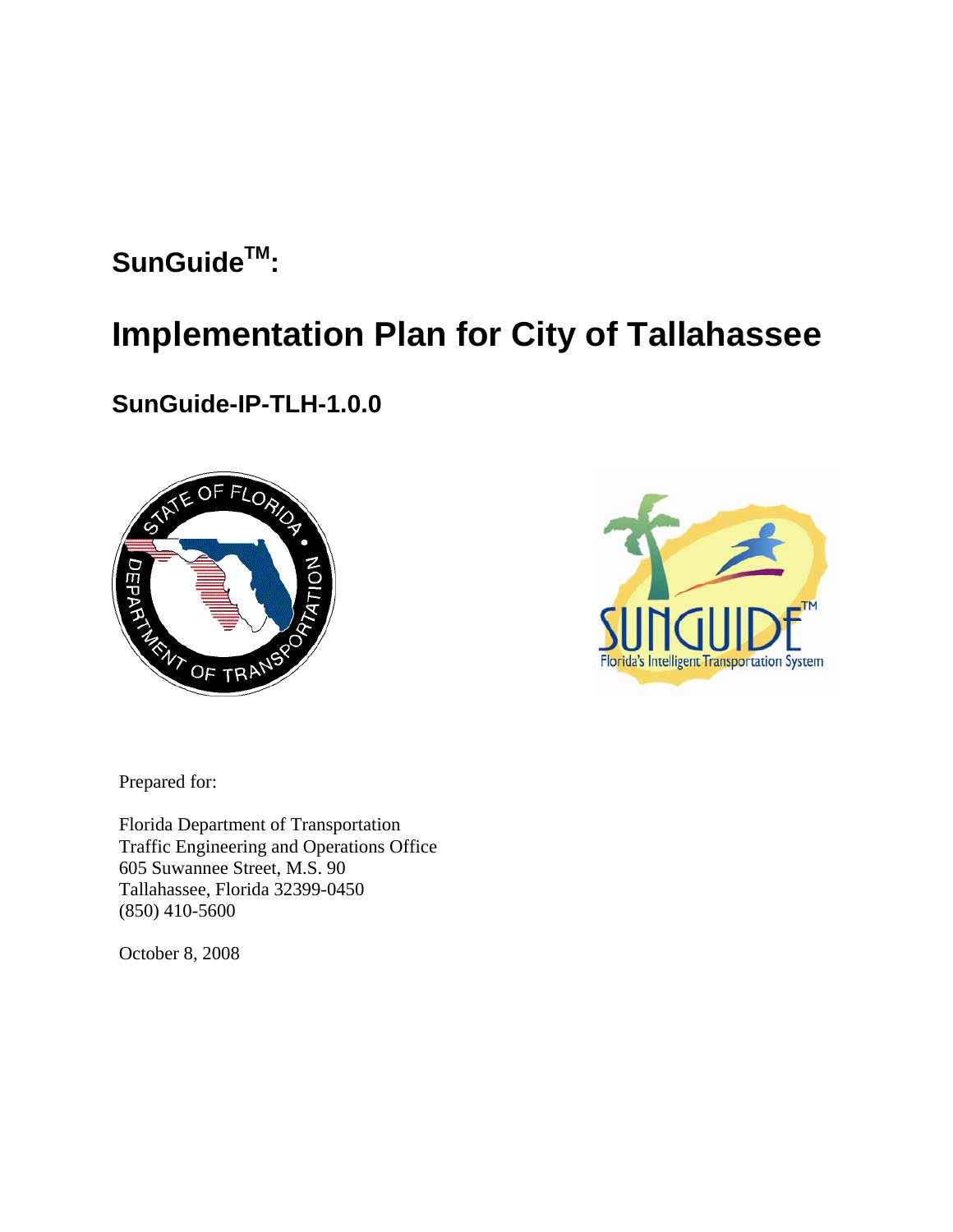| <b>Document Control Panel</b> |                               |                |          |
|-------------------------------|-------------------------------|----------------|----------|
| File Name:                    | SunGuide-IP-TLH-1.0.0         |                |          |
| File Location:                | <b>SunGuide CM Repository</b> |                |          |
| CDRL:                         | N/A                           |                |          |
|                               | <b>Name</b>                   | <b>Initial</b> | Date     |
| Created By:                   | Steve Dellenback, SwRI        | <b>SWD</b>     | 03/31/08 |
| Reviewed By:                  | Steve Dellenback, SwRI        | <b>SWD</b>     | 07/26/08 |
|                               | Wayne Bryan, CTLH             | <b>WHB</b>     | 08/05/08 |
|                               | Ron Meyer, PBS&J/TERL         | <b>RGM</b>     | 08/15/08 |
|                               | Steve Dellenback, SwRI        | <b>SWD</b>     | 10/08/08 |
|                               |                               |                |          |
|                               |                               |                |          |
|                               |                               |                |          |
|                               |                               |                |          |
|                               |                               |                |          |
|                               |                               |                |          |
| Modified By:                  | Steve Dellenback, SwRI        | <b>SWD</b>     | 07/26/08 |
|                               | Steve Dellenback, SwRI        | <b>SWD</b>     | 09/15/08 |
|                               | Steve Dellenback, SwRI        | <b>SWD</b>     | 10/08/08 |
|                               |                               |                |          |
| Completed By:                 |                               |                |          |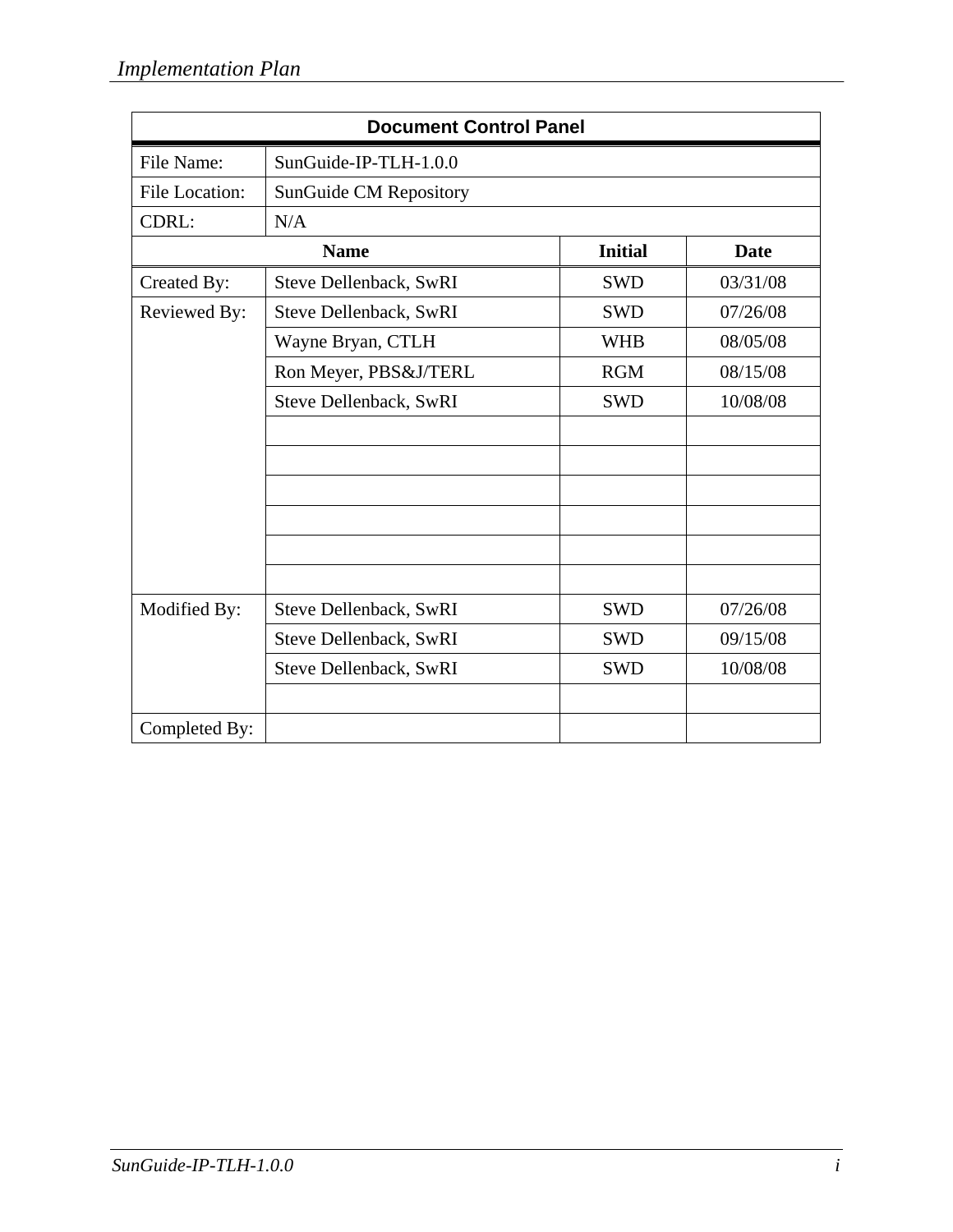# **Table of Contents**

| 1.<br>1.1<br>1.2<br>1.3<br>1.4                                    |    |
|-------------------------------------------------------------------|----|
|                                                                   |    |
|                                                                   |    |
|                                                                   |    |
|                                                                   |    |
|                                                                   |    |
|                                                                   |    |
|                                                                   |    |
| 2.                                                                |    |
| 2.1                                                               |    |
| 2.2<br>City of Tallahassee: Before Software Installation 3        |    |
| 2.2.1                                                             |    |
| 2.2.2                                                             |    |
| 2.2.3                                                             |    |
| 2.2.4                                                             |    |
| 2.2.5                                                             |    |
| 2.3                                                               |    |
| 2.3.1                                                             |    |
| 2.3.2                                                             |    |
| 2.3.3                                                             |    |
| 2.3.4                                                             |    |
| 2.3.5                                                             |    |
| 2.4<br>SwRI / CTLH: Post Software Installation (Configuration) 16 |    |
| 2.4.1                                                             |    |
| 2.4.2                                                             |    |
| 2.4.3                                                             |    |
| 2.5                                                               |    |
| 2.6<br>Training                                                   |    |
| 2.7                                                               |    |
| 3.                                                                | 21 |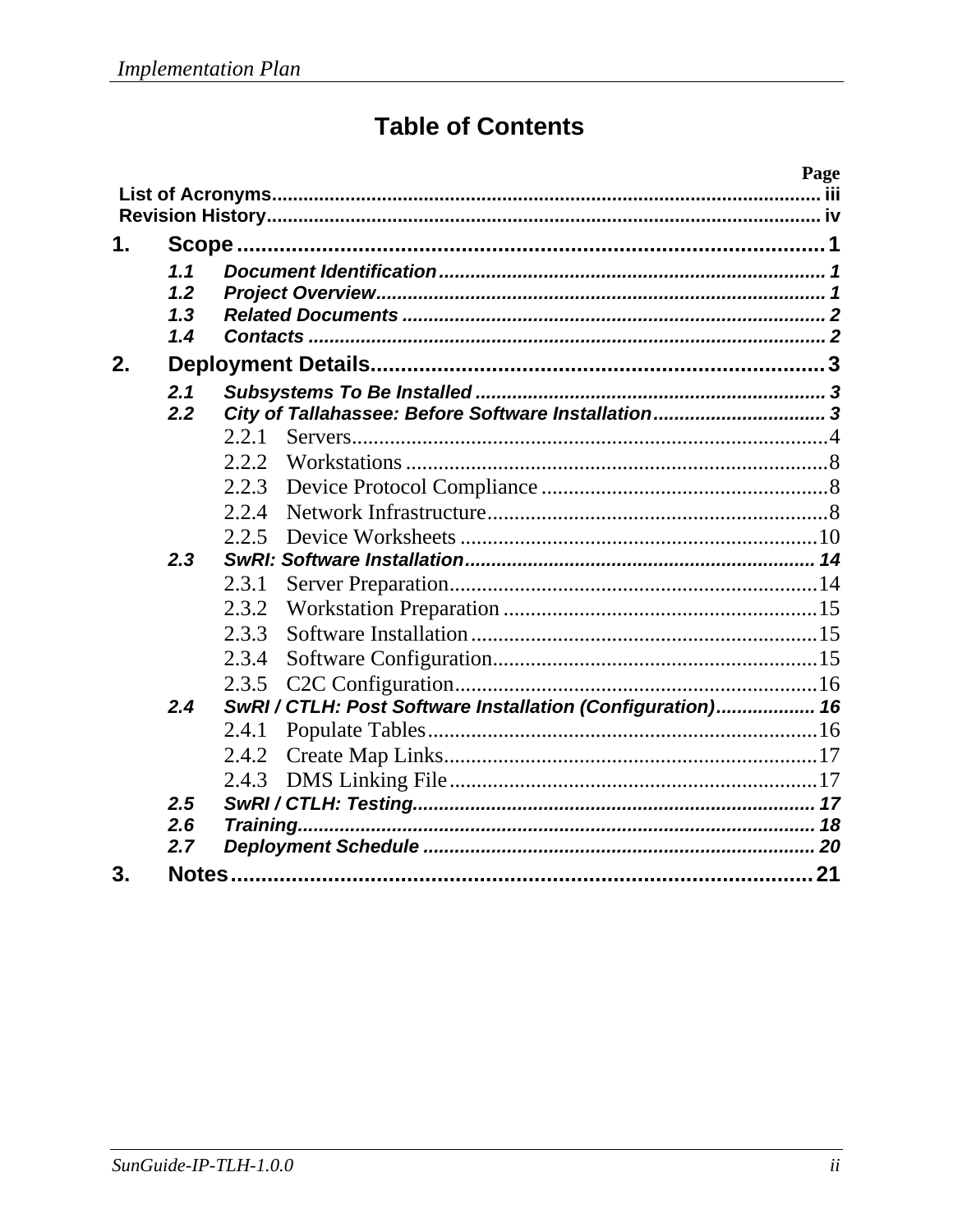# **List of Acronyms**

| C2CCenter-to-Center     |                                                               |
|-------------------------|---------------------------------------------------------------|
|                         | CCTV Closed Circuit Television                                |
|                         | ConOpsConcept of Operations                                   |
|                         | CSEComputer Sizing Estimates                                  |
| CTLHCity of Tallahassee |                                                               |
|                         | DMS Dynamic Message Sign                                      |
| EHExecutive Handler     |                                                               |
| EM Event Management     |                                                               |
|                         | FDOTFlorida Department of Transportation                      |
|                         | GUIGraphical User Interface                                   |
|                         | IIS Internet Information Server                               |
|                         | IP Implementation Plan                                        |
|                         | ITS Intelligent Transportation Systems                        |
|                         | IV&VIndependent Verification and Validation                   |
|                         |                                                               |
|                         | NTCIP National Transportation Communications for ITS Protocol |
|                         | RMSRamp Metering Subsystem                                    |
|                         | RPG Response Plan Generator                                   |
|                         | RS Reporting Subsystem                                        |
|                         | RTMCRegional Traffic Management Center                        |
|                         | RWIS Roadway Weather Information System                       |
|                         | SATP Software Acceptance Test Plan                            |
|                         | SDD Software Design Document                                  |
|                         | SICPSoftware Integration Case Procedures                      |
|                         | SIP Software Integration Plan                                 |
|                         | SRSSoftware Requirements Specification                        |
|                         | SUM Software User's Manual                                    |
|                         | SwRISouthwest Research Institute                              |
|                         | TCP/IP Transmission Control Protocol/Internet Protocol        |
| TLH Tallahassee         |                                                               |
|                         | TMC Transportation Management Center                          |
|                         | TSS Transportation Sensor Subsystem                           |
| TvTTravel Time          |                                                               |
|                         | VDD Version Description Document                              |
|                         | VPN Virtual Private Network                                   |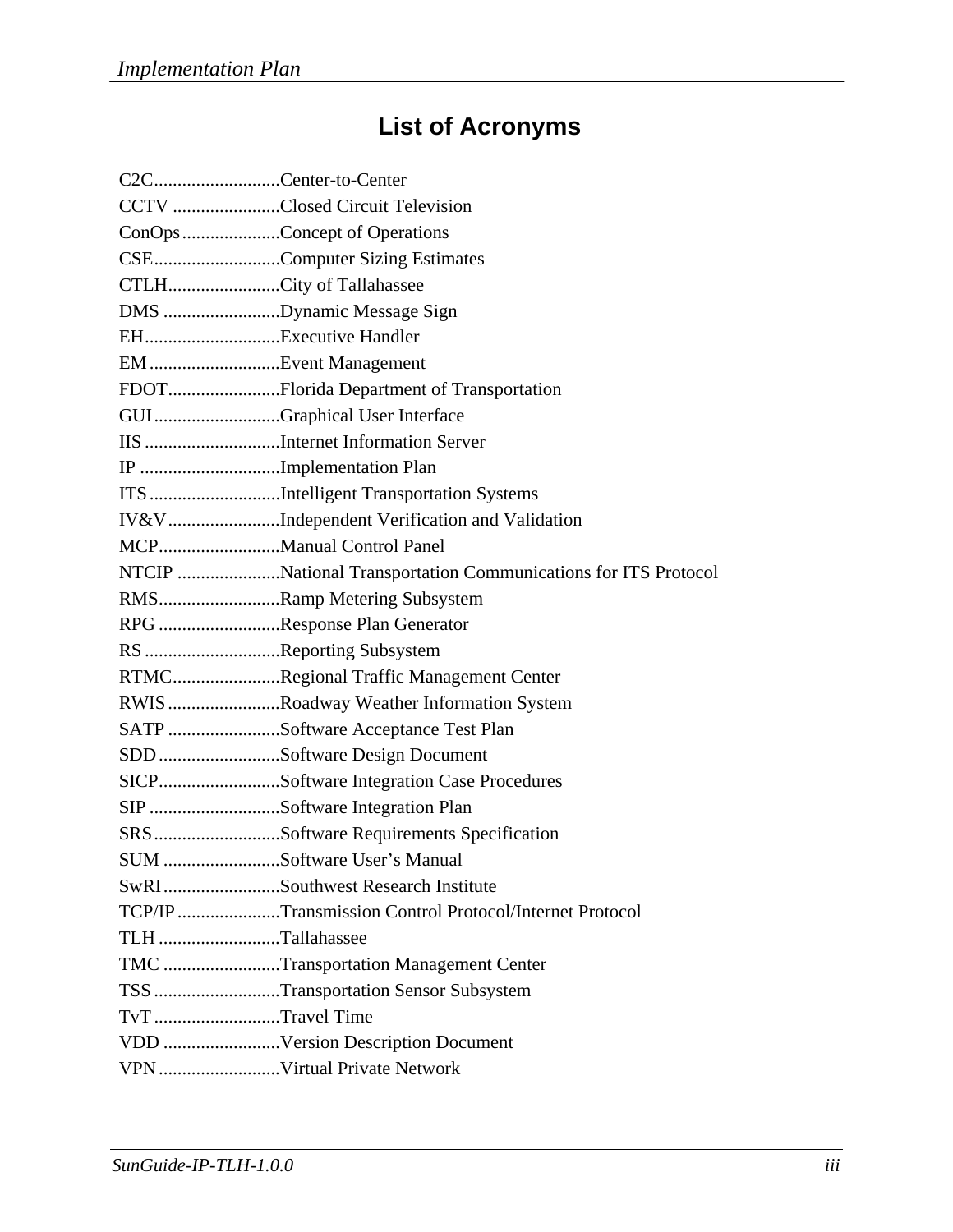## **REVISION HISTORY**

| <b>Revision</b> | <b>Date</b>     | <b>Changes</b>                     |
|-----------------|-----------------|------------------------------------|
| $1.0.0$ -Draft  | March 31, 2008  | Initial Release                    |
| $1.0.1$ -Draft  | July 26, 2008   | Updated based on FDOT CO comments. |
| 1.0.0           | October 8, 2008 | Updated on CTLH and TERL comments. |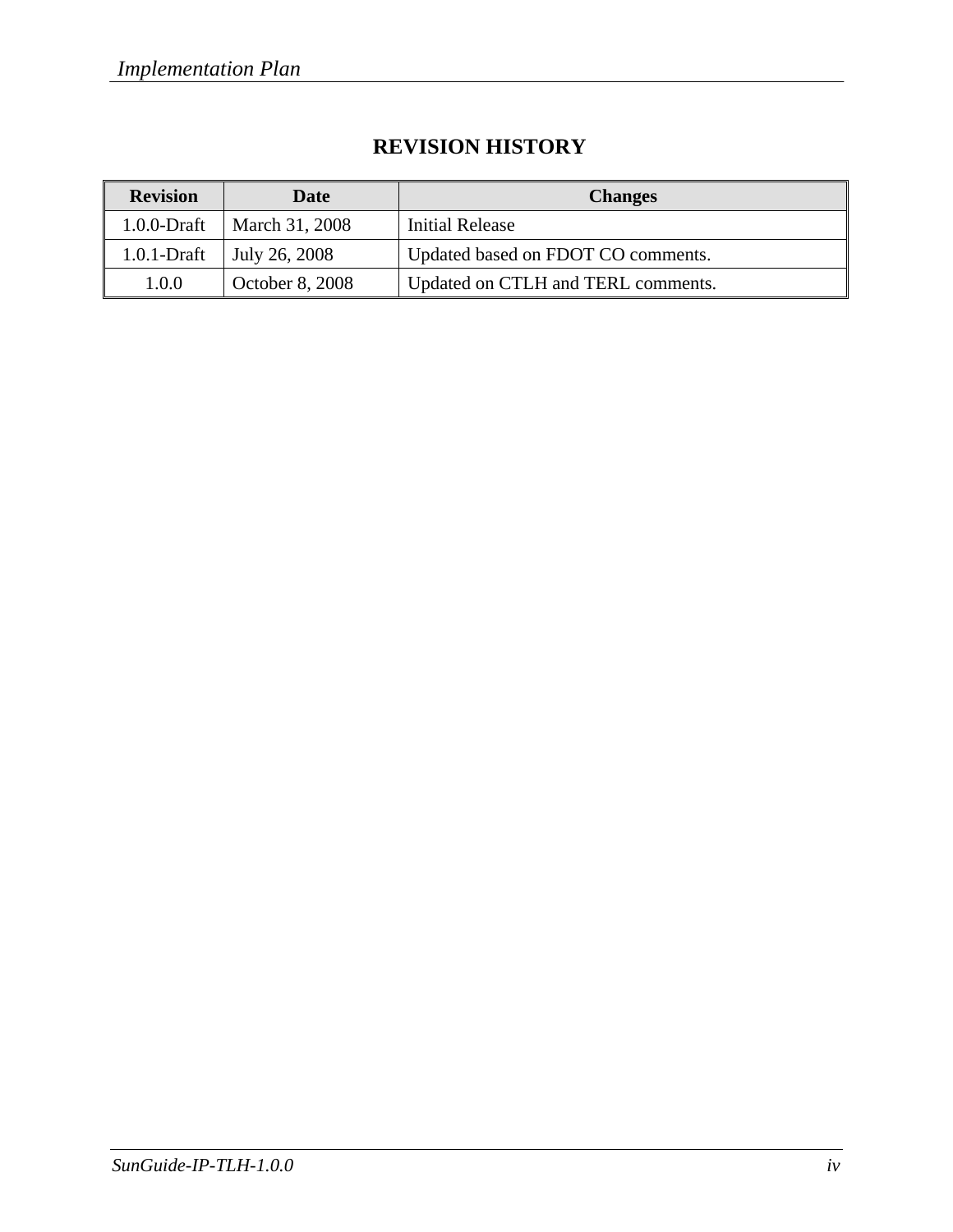# **1. Scope**

# *1.1 Document Identification*

This document serves as the Implementation Plan (IP) for the SunGuide<sup>TM</sup> software specific to City of Tallahassee (CTLH).

# *1.2 Project Overview*

The Florida Department of Transportation (FDOT) is conducting a program that is developing SunGuide software. The SunGuide software is a set of Intelligent Transportation System (ITS) software that allows the control of roadway devices as well as information exchange across a variety of transportation agencies. The goal of the SunGuide software is to have a common software base that can be deployed throughout the state of Florida. The SunGuide software development effort was based on ITS software available from the state of Texas. In addition to the reuse of software (along with customization of this software), a number of new software modules are being developed. The following figure provides a graphical view of the software.



**Figure 1.1 - High-Level Architectural Concept** 

The SunGuide development effort began in October 2003, two major releases have been developed and this document is addressing the third major release of the software. After the development, the software will be deployed to a number of Districts and Expressway Authorities throughout Florida and support activities will be performed.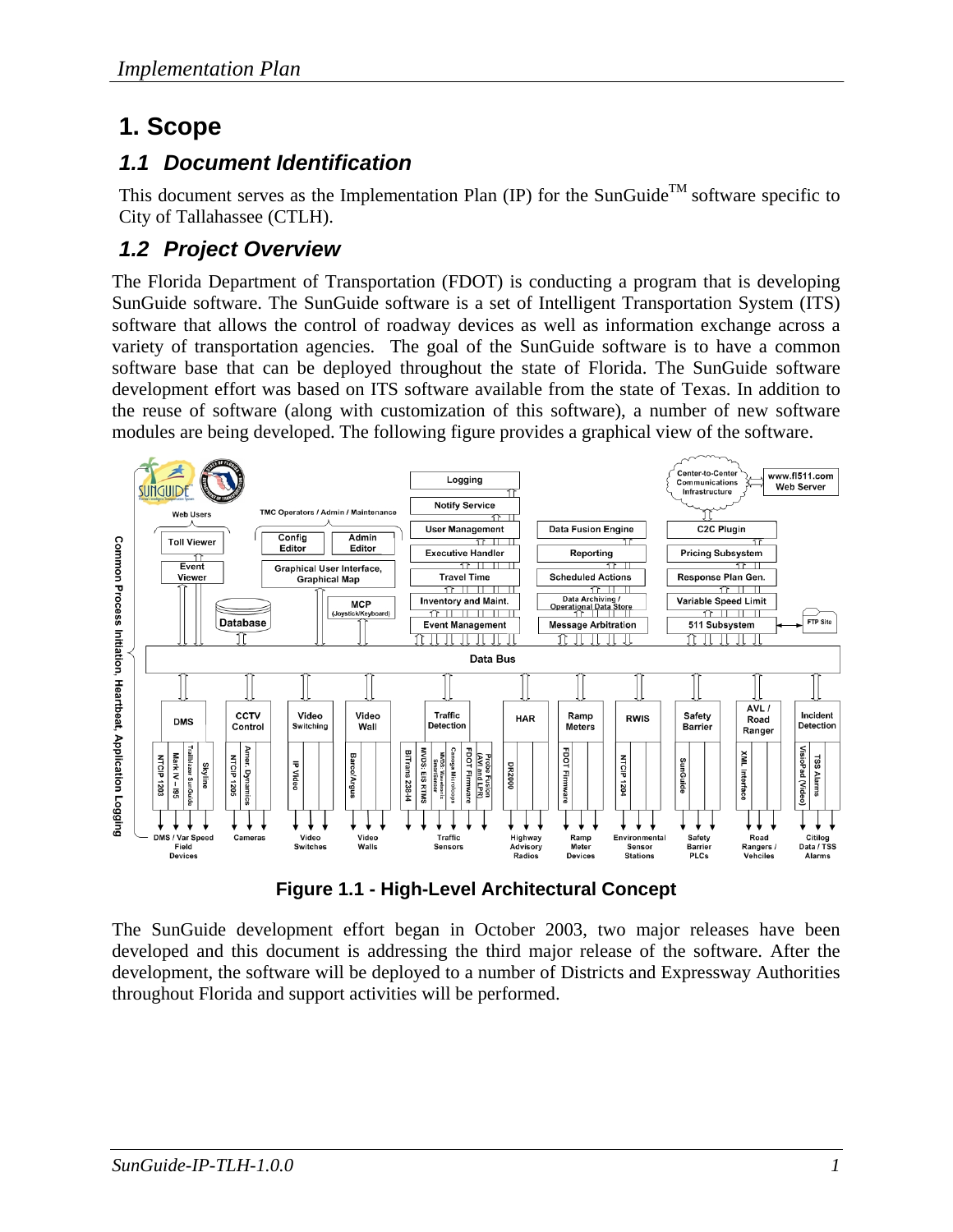### *1.3 Related Documents*

A number of documents are available on the project web site that describe the SunGuide software. Many of these documents were used to produce this document. The "Reading Room" of the project web site should be reviewed:

http://sunguide.datasys.swri.edu

### *1.4 Contacts*

The following are contact persons for the SunGuide software project:

- Elizabeth Birriel, ITS Central Office, elizabeth.birriel@dot.state.fl.us, 850-410-5606
- Trey Tillander, FDOT SunGuide Project Manager, trey.tillander@dot.state.fl.us, 850-410-5617
- David Chang, ITS Specialist, David.Chang@dot.state.fl.us, 850-410-5622
- Steve Dellenback, SwRI Project Manager, sdellenback@swri.org, 210-522-3914
- Robert Heller, SwRI Software Project Manager, rheller@swri.org, 210-522-3824

The following are contacts for other organizations that are expected to be involved with this deployment:

- City of Tallahassee, Traffic Engineering Division
	- o Wayne Bryan, Signal System Engineer, wayne.bryan@talgov.com, 850-891-2080
	- o Olu Sawyer, City Traffic Engineer, olu.sawyerr@talgov.com, 850-891-8261
	- o Gabe Menendez, Director of Public Works Department, gabe.menendez@talgov.com, 850-891-8197
- Florida Department of Transportation, District 3 ITS
	- o Chad Williams, ITS Engineer, chad.williams@dot.state.fl.us
	- o Mark Nallick, District 3 ITS LAN Administrator, mark.nallick@dot.state.fl.us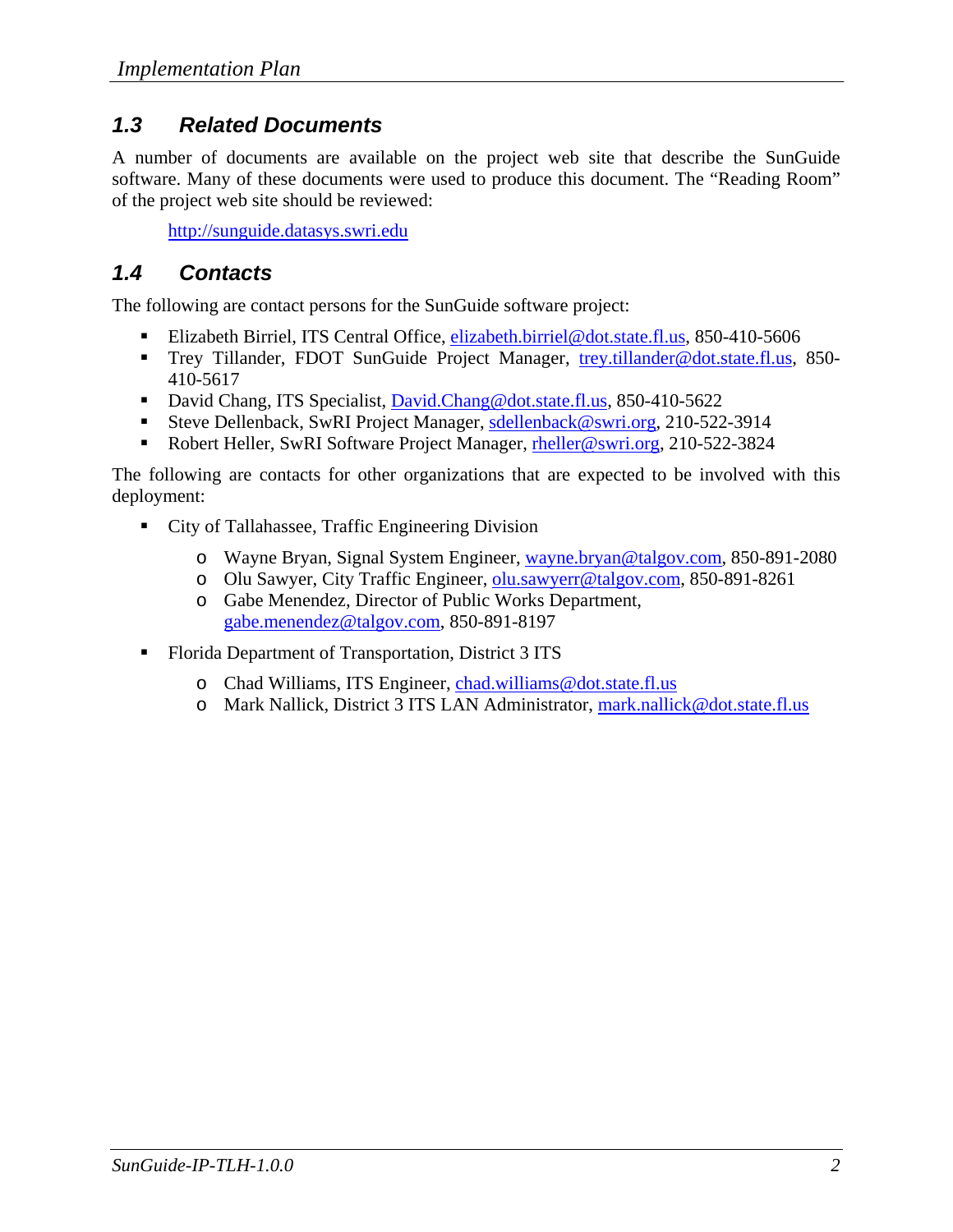# **2. Deployment Details**

The following documents should be available to City of Tallahassee staff as they prepare for a SunGuide deployment (the most recent versions are available on the project web site):

- Computer Sizing Estimates (CSE)
- Software Requirements Specification (SRS)
- Software Design Document (SDD)
- Version Description Document (VDD)
- Software User's Manual (SUM)
- Software Integration Plan (SIP)
- Software Acceptance Test Plan (SATP)
- Software Integration Case Procedures (SICP)
- Administrator Training Slides
- Operator Training Slides
- Installation Notes

# *2.1 Subsystems To Be Installed*

The following Release 4.1 SunGuide subsystems will be installed for the initial deployment at the City of Tallahassee:

- Administrative Editor (AE)
- Center-to-Center (C2C)
- Data Bus (DB)
- Data Archive (DA)
- Executive Handler (EH)
- Graphical User Interface/Map (GUI)
- Closed Circuit Television (CCTV)
- Video Switching (VS)
- Dynamic Message Sign (DMS)
- Event Management (EM)
- Reporting Subsystem (RS)
- Response Plan Generator (RPG)
- Status Logger (SL)
- Transportation Sensor Subsystem (TSS)
- Travel Time (TvT)

As additional hardware is installed at CTLH, additional subsystems will be added to the base deployment.

# *2.2 City of Tallahassee: Before Software Installation*

The following sections describe the activities that the City of Tallahassee staff needs to perform prior to the SunGuide software deployment. To assist in installation planning, the SunGuide *Computer Sizing Estimate (CSE)* document should be referenced. This document can be found at the project web site: http://sunguide.datasys.swri.edu. The document is loaded in the "Various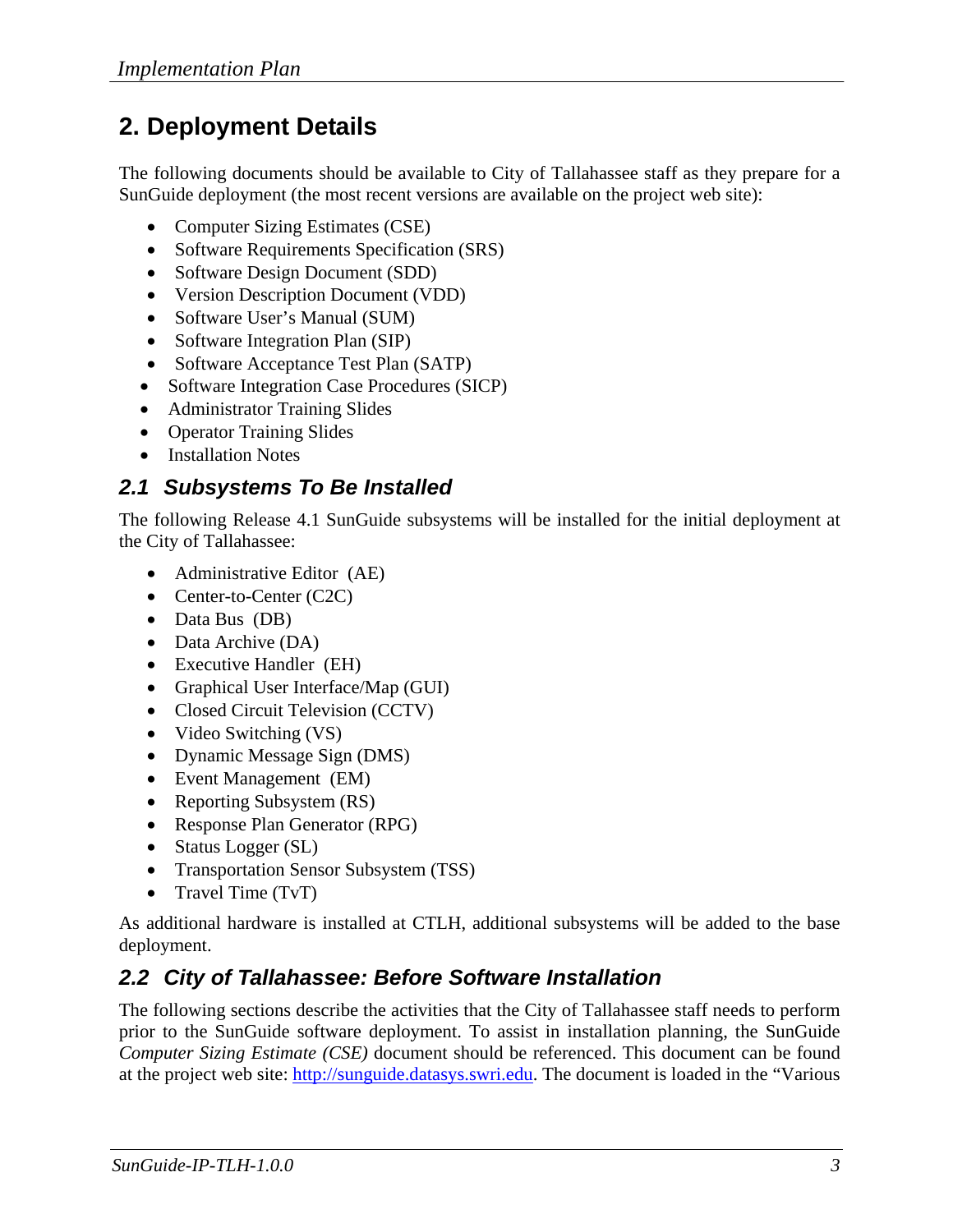Documents" section of the "Reading Room". Note that if funding allows workstation performance can be enhanced if the fastest possible workstations can be procured.

#### *2.2.1 Servers*

The following servers will be provided to operate the SunGuide software; the servers will be configured to operate in a clustered environment:

- Three SunGuide application Servers
- Two data servers
- Two domain controllers

The remainder of this section discusses the SwRI recommended installation of the SunGuide software on those servers. All servers will be running Windows 2003, Enterprise Edition. The following diagram depicts how the servers will be installed in the racks in the computer room:



The contents of the following table are based on information furnished to SwRI by representatives of the City of Tallahassee and provide current and 3 year projected device counts in the Tallahassee area.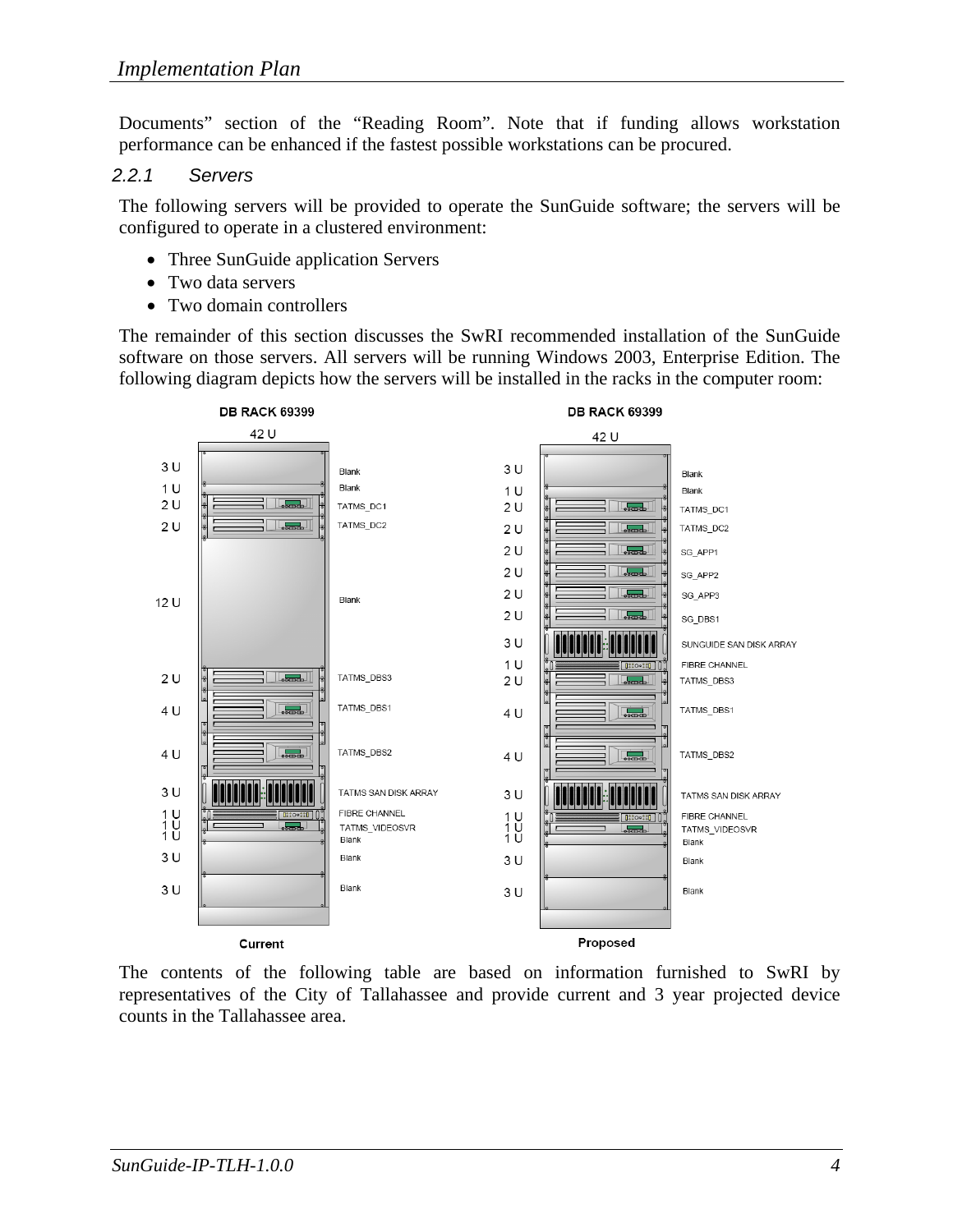| <b>SunGuide Device Types</b>                              | <b>Current</b><br>Count | <b>Future</b><br>Count<br>$(3 \text{ yrs})$ |
|-----------------------------------------------------------|-------------------------|---------------------------------------------|
| Maximum simultaneous users                                | 3                       | 3                                           |
| DMS TCP/IP connected signs                                | 1                       | 3                                           |
| <b>DMS Dialup Connected Signs</b>                         | $\overline{2}$          | $\Omega$                                    |
| <b>CCTV Users Simultaneously Controlling Cameras</b>      | $\overline{0}$          | $\Omega$                                    |
| <b>American Dynamics MCPs</b>                             | $\overline{0}$          | $\overline{0}$                              |
| <b>CCTV Users Simultaneously Switching Video</b>          | $\theta$                | $\Omega$                                    |
| Video Wall Barco/Argus Controllers                        | $\overline{0}$          | $\Omega$                                    |
| <b>TSS EIS Detectors</b>                                  | 1                       |                                             |
| <b>TSS Wavetronix Detectors</b>                           |                         |                                             |
| TSS 3M Microloop Detectors                                | $\overline{0}$          | $\overline{0}$                              |
| <b>TSS Bitrans Detectors</b>                              | $\overline{0}$          | $\theta$                                    |
| <b>TSS License Plate Reader Devices</b>                   | 16                      | 16                                          |
| <b>Simultaneous Active Events</b>                         | $\overline{0}$          | $\overline{0}$                              |
| <b>Ramps Metered</b>                                      | $\overline{0}$          | $\Omega$                                    |
| <b>RWIS TCP/IP Stations</b>                               | $\overline{0}$          | $\overline{0}$                              |
| Highway Advisory Radio (one controller for multiple HARs) | $\overline{0}$          | $\Omega$                                    |
| Data Archive Deployment                                   | 1                       |                                             |
| <b>Safety Barrier Safety Barrier Stations</b>             | 0                       | $\Omega$                                    |

The following table is extracted from the SunGuide *Computer Sizing Estimates* document and is used to quantify the number of SunGuide application servers required based on the subsystems to be installed.

|                                                           | <b>Number of</b><br><b>Servers</b> | <b>CTLH</b>       |
|-----------------------------------------------------------|------------------------------------|-------------------|
| <b>SunGuide Subsystem</b>                                 | <b>Required</b>                    | <b>Deployment</b> |
| <b>Status Logger</b>                                      | 0.1                                | 0.1               |
| Data Bus                                                  |                                    |                   |
| Base system up to 500 ITS devices                         | 0.5                                | 0.5               |
| Over 500 devices                                          | 0.5                                | $\bf{0}$          |
| <b>User Interface</b>                                     |                                    |                   |
| For every 10 users simultaneously logged in               | 0.5                                | 0.5               |
| <b>DMS</b> (includes MAS)                                 |                                    |                   |
| Base subsystem                                            | 0.5                                |                   |
| For every 100 TCP/IP connected signs                      | 0.5                                | 0.5               |
| For every 50 dialup signs (assumes 5 modems)              | 0.5                                | 0                 |
| <b>CCTV Control (includes Manual Control Panel [MCP])</b> |                                    |                   |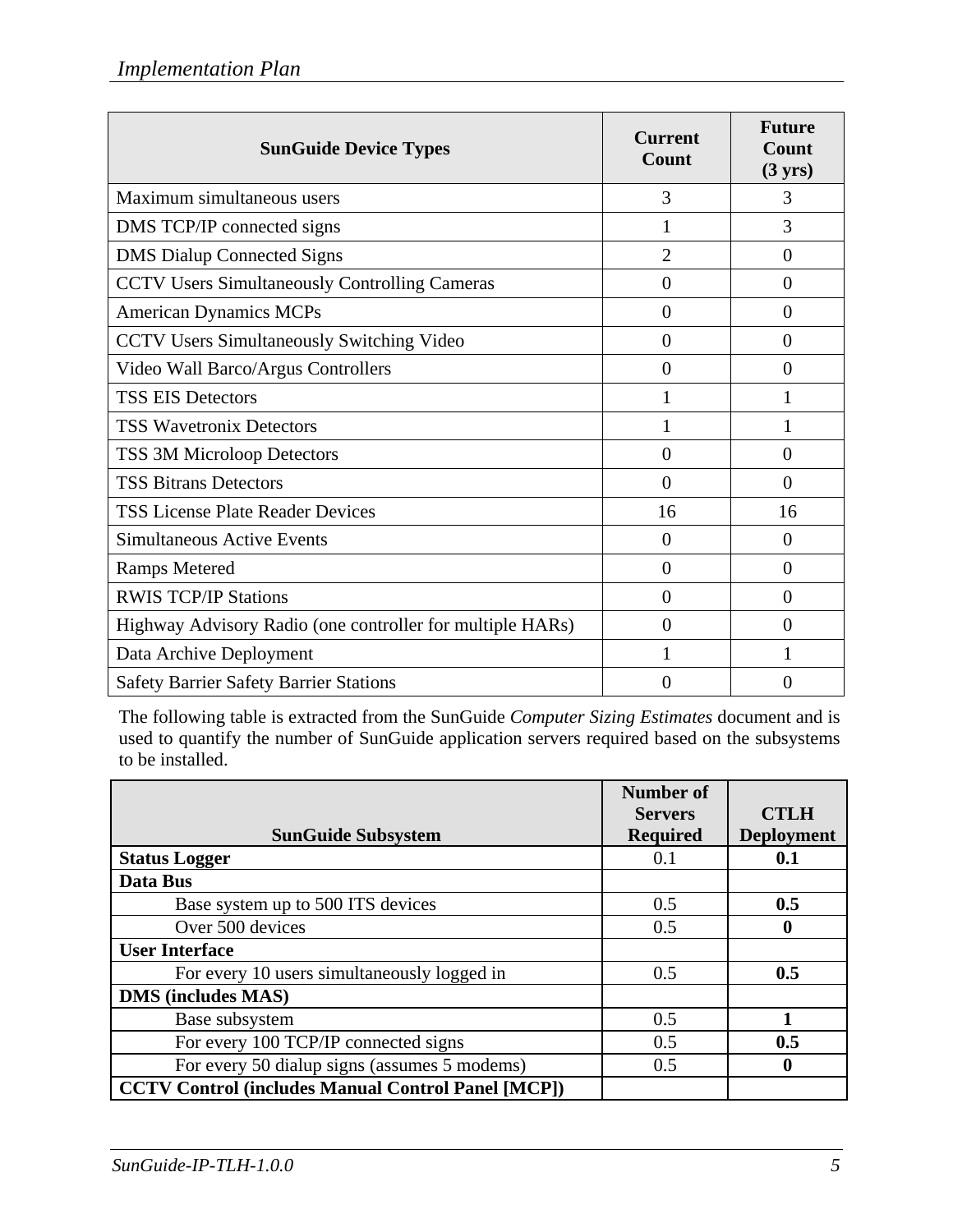|                                                       | <b>Number of</b> |                   |
|-------------------------------------------------------|------------------|-------------------|
|                                                       | <b>Servers</b>   | <b>CTLH</b>       |
| <b>SunGuide Subsystem</b>                             | <b>Required</b>  | <b>Deployment</b> |
| Base subsystem                                        | 0.25             | $\mathbf{0}$      |
| For every 10 users simultaneously controlling cameras | 0.25             | $\bf{0}$          |
| <b>Video Switching</b>                                |                  |                   |
| Base subsystem                                        | 0.5              | $\boldsymbol{0}$  |
| For every 10 users simultaneously switching video     | 0.1              | $\boldsymbol{0}$  |
| <b>Video Wall</b>                                     |                  |                   |
| Base subsystem                                        | 0.25             | $\boldsymbol{0}$  |
| For each Barco/Argus Controller                       | 0.1              | $\boldsymbol{0}$  |
| <b>TSS</b>                                            |                  |                   |
| Base subsystem                                        | 0.25             | 0.25              |
| For every 300 detectors                               | 0.5              | 0.5               |
| <b>Event Management</b>                               |                  |                   |
| Base subsystem for up to 20 concurrent incidents      | 0.25             | 0.25              |
| For each 20 concurrent incidents over the base amount | 0.25             | $\boldsymbol{0}$  |
| <b>Ramp Metering</b>                                  |                  |                   |
| Base subsystem                                        | 0.5              | $\boldsymbol{0}$  |
| For every 20 ramps                                    | 0.25             | $\boldsymbol{0}$  |
| <b>Roadway Weather Information System (RWIS)</b>      |                  |                   |
| Base subsystem                                        | 0.25             | $\boldsymbol{0}$  |
| For every 50 TCP/IP connected sensors                 | 0.25             | $\boldsymbol{0}$  |
| <b>Highway Advisory Radio (HAR)</b>                   |                  |                   |
| Base subsystem                                        | 0.25             | $\boldsymbol{0}$  |
| For every 50 HARs                                     | 0.1              | $\boldsymbol{0}$  |
| <b>Archive</b>                                        |                  |                   |
| Base subsystem                                        | 0.5              | 0.5               |
| <b>Safety Barrier</b>                                 |                  |                   |
| <b>Base Subsystem</b>                                 | 0.1              | $\boldsymbol{0}$  |
| For every 50 Barriers                                 | 0.1              | $\bf{0}$          |
| <b>Travel Time (TvT)</b>                              |                  |                   |
| <b>Base Subsystem</b>                                 | 0.5              | 0.5               |
| Web Servers (should be protected with a firewall)     |                  |                   |
| General Web server                                    | $\mathbf{1}$     | $\boldsymbol{0}$  |
| Center-to-Center interface server                     | 0.5              | $\bf{0}$          |
| <b>Emergency Evacuation</b>                           | 0.5              | $\bf{0}$          |
| Maintenance Management Systems                        | 0.5              | $\bf{0}$          |
| <b>Total SunGuide Application Servers Needed</b>      |                  | 4.6               |

The above analysis suggests that 4.6 servers would be needed to support the SunGuide installation as has been discussed with FDOT. The sizing estimates in the *Computer Sizing Estimates* were based on best engineering judgment. After several installations it is clear that the estimates were conservative; Southwest Research Institute® (SwRI®) believes that given the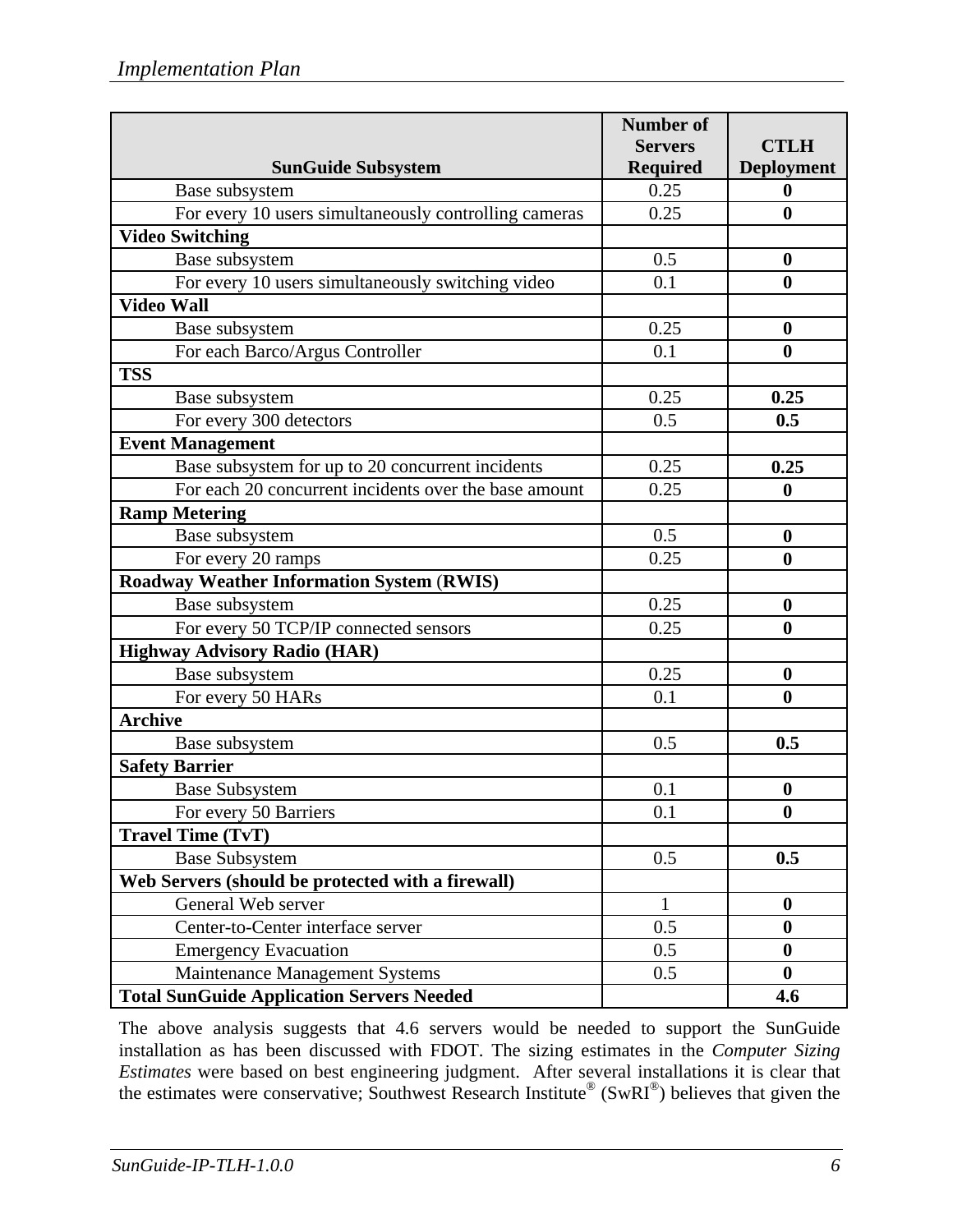number of devices and based on the number of subsystems being initially deployed in the City of Tallahassee that three servers be dedicated to running SunGuide software with one being dedicated to the database is more than sufficient.

The following software needs to be installed on the servers before the software installation team arrives on-site:

• Microsoft Standard Enterprise 2003 with all current updates from Microsoft

The software installation team assumes that the City of Tallahassee will have licenses and installation media available for the following products:

- Microsoft Enterprise Server 2003
- Oracle 10g, version 10.1.0.2.0

The following software needs to be installed on the servers before the software installation team arrives on-site:

- Microsoft Windows 2003 Server Enterprise with all current updates from Microsoft should be installed on all servers.
- The domain controller should be properly configured.
- Servers clusters configured and operational

The following software will be installed and configured on the servers in the following configuration:

- CTLH Domain Controller (SwRI will not configure the domain controller)
- Database Server
	- o Oracle 10g, version 10.1.0.2.0
	- o CTLHSG database

All of the remaining servers will be configured as SunGuide application servers. The following SunGuide software will be installed on all the application servers.

- All Application Servers
	- o SL Viewer
	- o EH Viewer and Service
	- o Oracle 10g Client, version 10.1.0.2.0
	- o SL Service
	- o Notify Manager
	- o Map Generator
	- o Administrative Editor
	- o Event Management
	- o Reporting Subsystem
	- o Operator Map
	- o HAR
	- o Data Bus
	- o MAS
	- o DMS
	- o C2C Plugin (to communicate to other SunGuide deployments)
	- o Data Archive
	- o TSS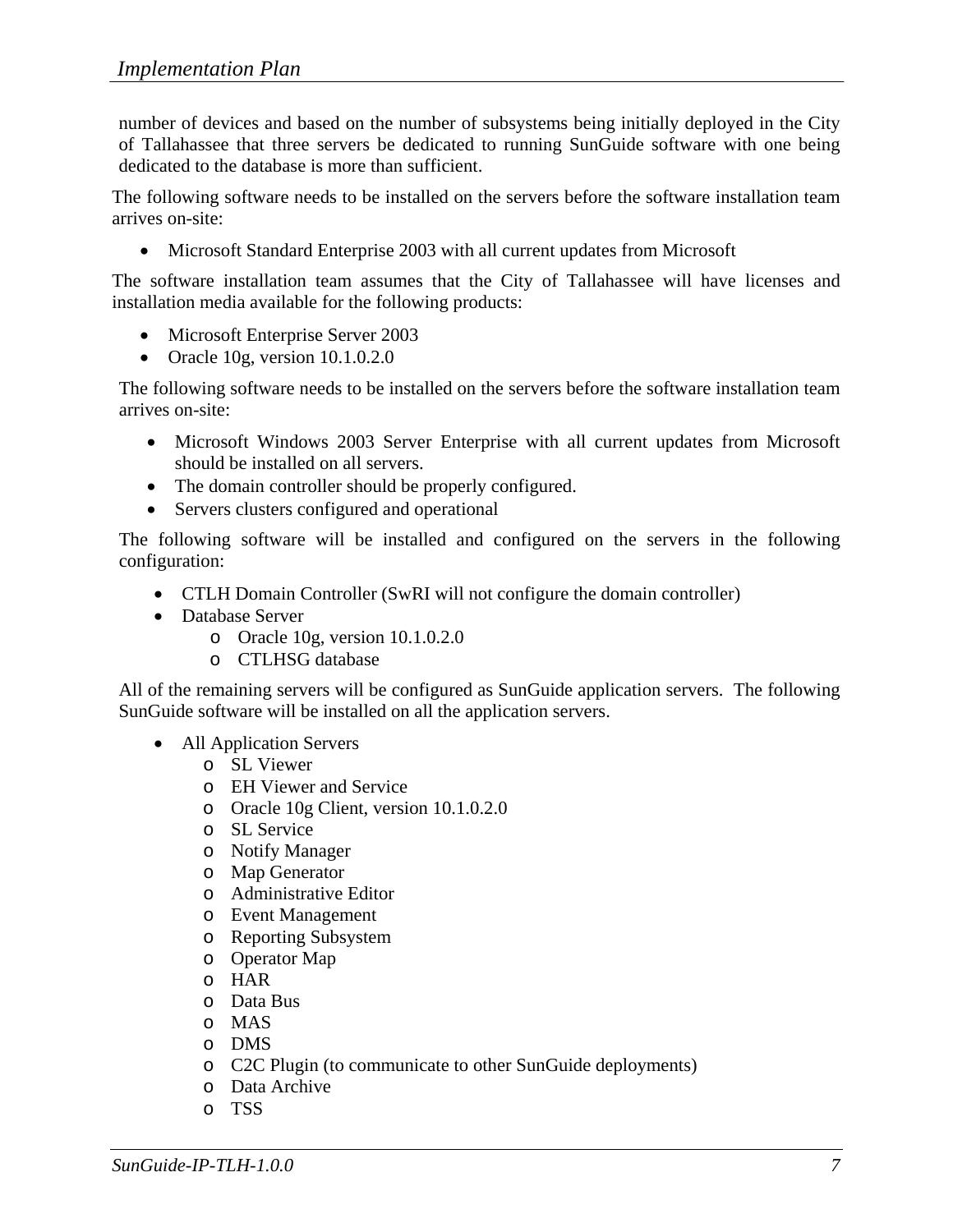The application servers will then be configured to use Microsoft Clustering to implement the desired redundancy as well as load balancing. If any server goes down, Microsoft Clustering will redistribute the SunGuide application processes across the remaining servers in the cluster according to a predefined configuration.

During the installation activities, a VPN (Virtual Private Network) connection should will be configured that will allow SwRI staff to access the CLTH computers from remote locations. This will facilitate any troubleshooting (the VPN can only be provided with CTLH approval).

#### *2.2.2 Workstations*

The following software must be installed on each workstation that will access the SunGuide software:

- Microsoft Windows XP, Service Pack 3
- Microsoft Internet Explorer 7.0
- Adobe SVG Viewer 3.03 (can be downloaded at no charge from the Adobe website)

#### *2.2.3 Device Protocol Compliance*

For the devices being deployed, the City of Tallahassee needs to verify that the protocol used by the devices to be controlled by the SunGuide software is compliant to the following protocols:

| <b>Subsystem</b>        | <b>Protocol Reference</b>                                                                                          |
|-------------------------|--------------------------------------------------------------------------------------------------------------------|
| <b>CCTV Control</b>     | NTCIP 1205 v01.08 Amendment 1 v01.08 (August 2004)                                                                 |
| Video Switching         | MPEG-2 devices: IP Video (VBrick 4200/5200, Teleste<br>[IDP301/IDE301, Coretec VCX2400D/VCX2400E, iMpath]<br>i1000 |
| <b>DMS</b>              | NTCIP 1203, FDOT MIB (Sep 2001)                                                                                    |
| Traffic Detection (LPR) | Inex Zamir                                                                                                         |

In addition to verifying the protocols are compliant, the City of Tallahassee staff needs to verify the TCP/IP connectivity to the field devices prior to the on-site installation activities being performed. This can most simply be accomplished by using "ping" to verify that the device is accessible from the server room using the network that the SunGuide servers will be utilizing.

#### *2.2.4 Network Infrastructure*

The following sections described the network infrastructure that must be in place prior to installation of the SunGuide software.

#### **2.2.4.1 Hardware**

Due to the client/server nature of the SunGuide software, TCP/IP is used to exchange data between application servers. Due to the web based implementation of the SunGuide user interface, each SunGuide workstation requires TCP/IP access to the SunGuide application servers. The City of Tallahassee needs to verify that TCP/IP connectivity exists between all SunGuide application servers and SunGuide workstations.

Early in the development of requirements for SunGuide, FDOT made the decision that the devices should be connected via TCP/IP to the SunGuide application servers. There are a number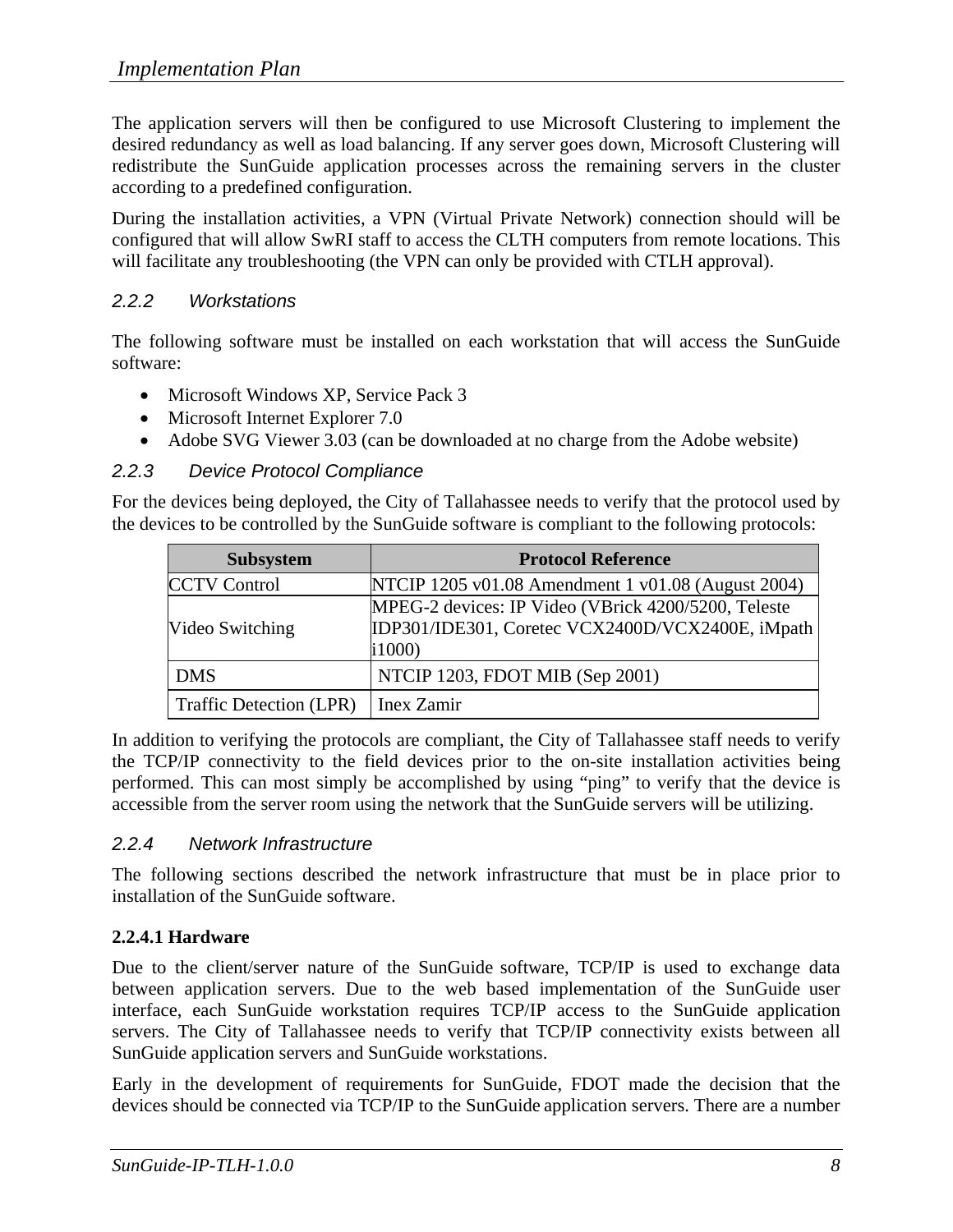of techniques to connect traditional serial ITS devices so that they can be accessed via TCP/IP, these techniques include the use of a terminal server (a box that has a TCP/IP connection and has multiple serial ports) or a port server (a box that has a TCP/IP connection and a single serial port). The only exception to the use of TCP/IP access is that DMS devices can be accessed via a modem or directly through a serial port if the connection is made through a Windows "COM" port on the SunGuide application server running the DMS device driver.

It is the City of Tallahassee's responsibility to provide all necessary network hardware and cables to provide the required connectivity. The following network diagram depicts the City of Tallahassee network layout.



#### **2.2.4.2 Software**

As the SunGuide software is configured, it will need access to various "standard" servers (e.g. a time server) that may be installed as part of the SunGuide installation or may be available as part of the greater the City of Tallahassee network. The following network services need to be available and the details (e.g., host names, addresses) need to be available during the SunGuide software configuration:

- SMTP Mail Server (optional): The SunGuide notify manager needs to be able to send emails on major system events so SMTP mail server access is required.
- DNS Server (optional): The SunGuide applications utilize TCP/IP to exchange data and the applications can use either IP addresses or host names in their configuration files. Note that the use of DNS is preferred because using explicit IP addresses is less flexible than using hostnames.
- Time Server (optional): It is recommended that all SunGuide computers (workstations and servers) be synchronized to a common time source as it is desirable during diagnostics to have the same time on all SunGuide systems.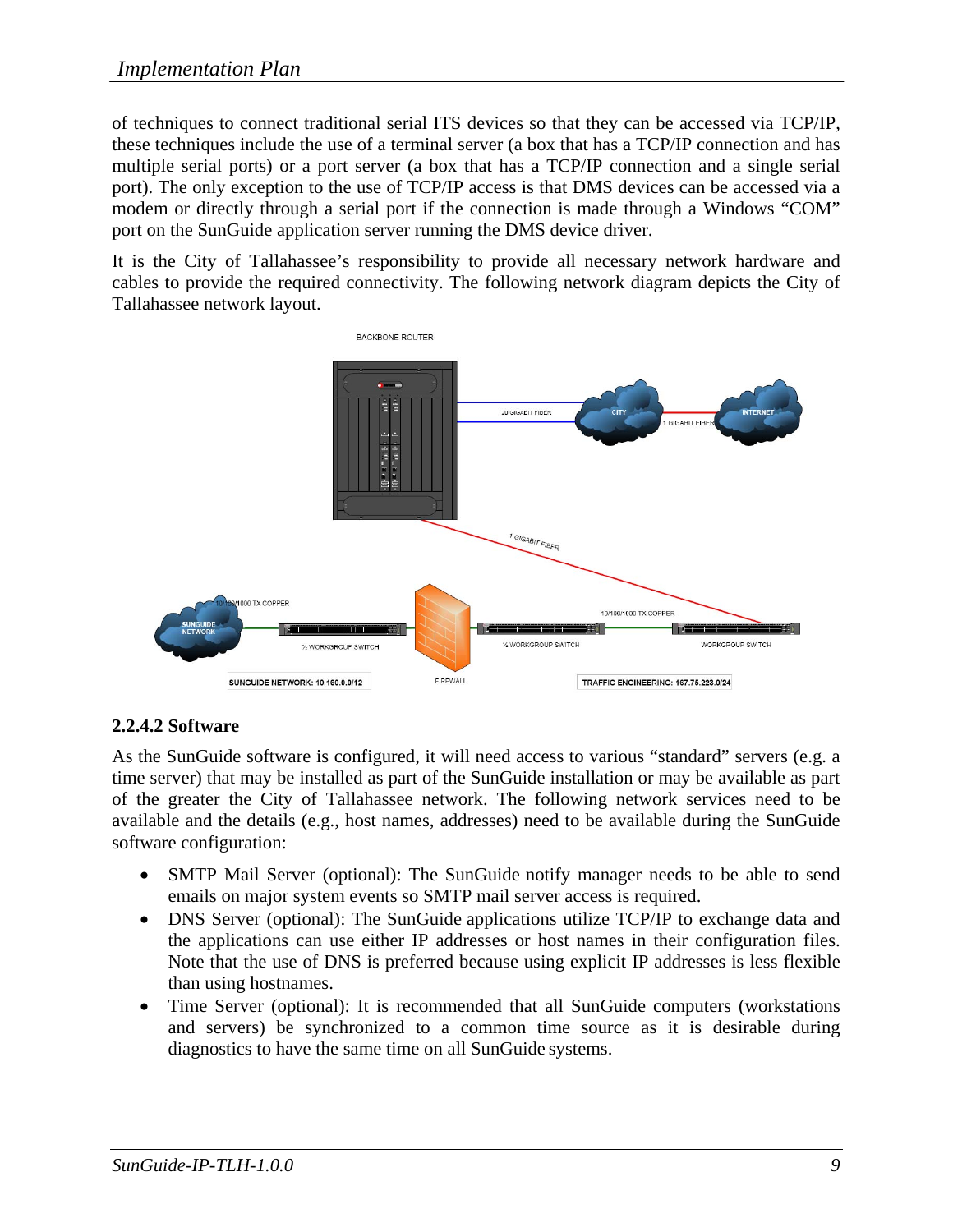#### *2.2.5 Device Worksheets*

The following sections describe the information that must be collected about each device that is to be utilized by the SunGuide software.

Notes: When entering latitude/longitude values a full 8 digits of precision must be entered as coordinates are stored in micro degrees which require 8 digits. SunGuide has a 30 character limit for device short names and descriptions are limited to 256 characters.

#### **2.2.5.1 CCTV Worksheet**

| Camera Name                   | Unique name of camera                                |
|-------------------------------|------------------------------------------------------|
| Center Id                     | Unique name of center where camera resides           |
|                               | Specifies the protocol (values: SNMP, SNMP(PMPP))    |
| Protocol                      | for camera                                           |
| <b>Poll Process</b>           | Name of driver for camera                            |
| Manufacturer                  | Manufacturer of camera                               |
| <b>Location Description</b>   | Description of where camera resides                  |
| Roadway                       | Roadway of where camera resides                      |
| Direction                     | Direction of roadway where camera is installed       |
| Latitude                      | Latitude of where camera resides                     |
| Longitude                     | Longitude of where camera resides                    |
|                               | Operational status (values: Active, Error, Failed,   |
| <b>Op Status</b>              | OutOfService) of camera                              |
|                               | Address type (values: pmppAddress, commAddress)      |
| Address Type1                 | for camera, if pmppAddress then camera uses SNMP     |
|                               | (PMPP); if commAddress then camera uses SNMP         |
| Address Type2                 | Specific address type (values: portServerAddress) of |
|                               | Address Type 1                                       |
| Address                       | Device address of camera                             |
| Port Server IP                | IP address for the port server where camera resides  |
| Port Server Port Number       | Port number for the port server where camera resides |
| <b>Community Name</b>         | Community name for camera (SNMP)                     |
| <b>Attach to Video Device</b> | If selected, additional IP video parameters must be  |
|                               | supplied.                                            |

The following data needs to be collected for each CCTV to be configured:

The following data need to be provided for IP video:

| Video Device IP Address | IP address for encoder                             |
|-------------------------|----------------------------------------------------|
| <b>Blackout</b>         | Determines if camera restricted                    |
| Video Device Type       | Type (IP video device) of video device for encoder |
| IP Streaming Driver ID  | Unique IP video switch driver name                 |
| <b>Card Number</b>      | Card number for VBrick encoder                     |
|                         | Manufacturer (values: Coretec, iMpath, Teleste,    |
| Manufacturer            | VBrick) of encoder                                 |
| Model                   | Model of encoder                                   |
| <b>Streaming Type</b>   | Streaming type (values: elementary, transport,     |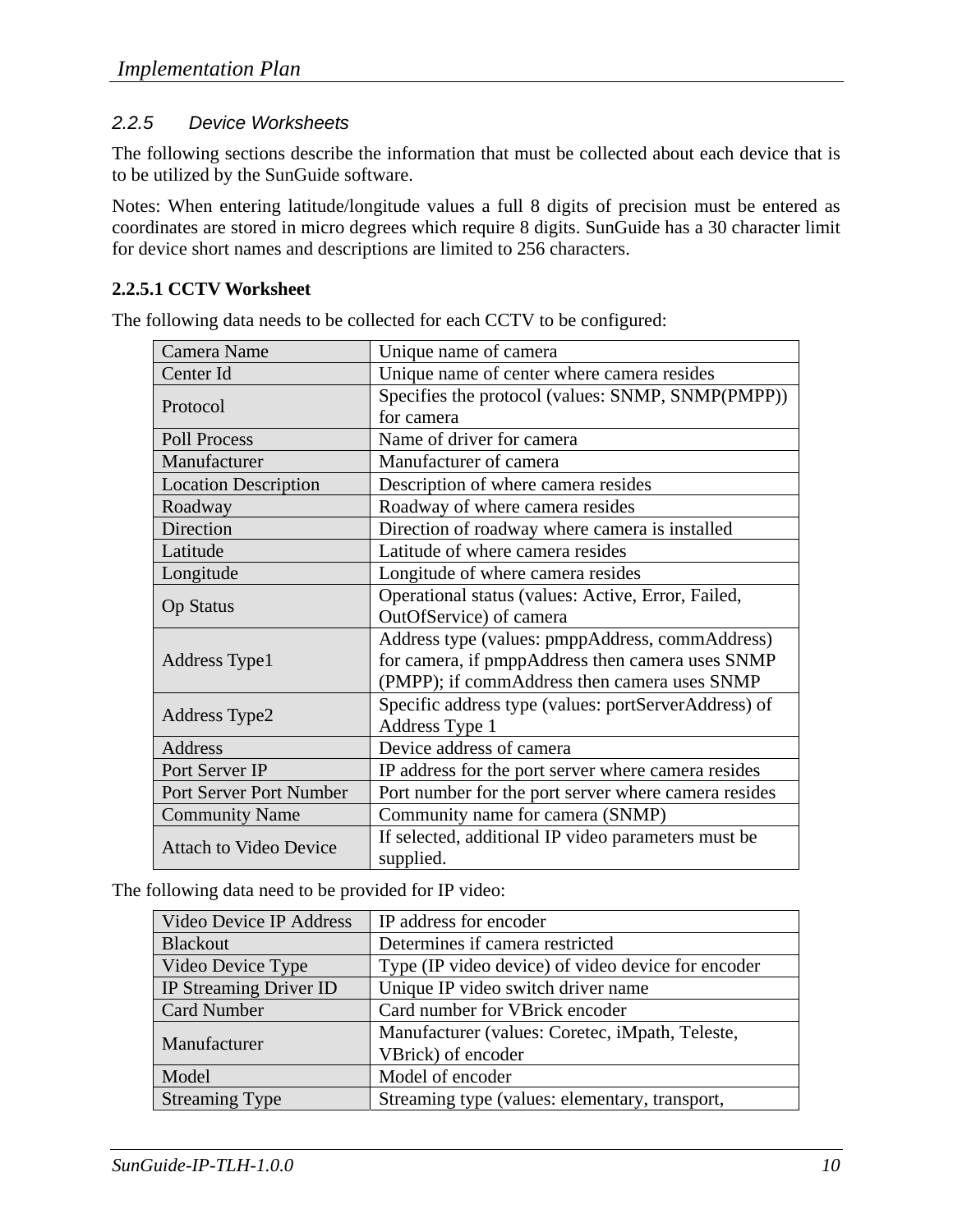|                           | program) for encoder                                 |
|---------------------------|------------------------------------------------------|
| Secondary Interface       | Secondary interface for VBrick encoder which enables |
|                           | users to maximize number of inputs for encoder       |
| <b>Snapshot Requested</b> | Determines if snapshots are generated for encoder    |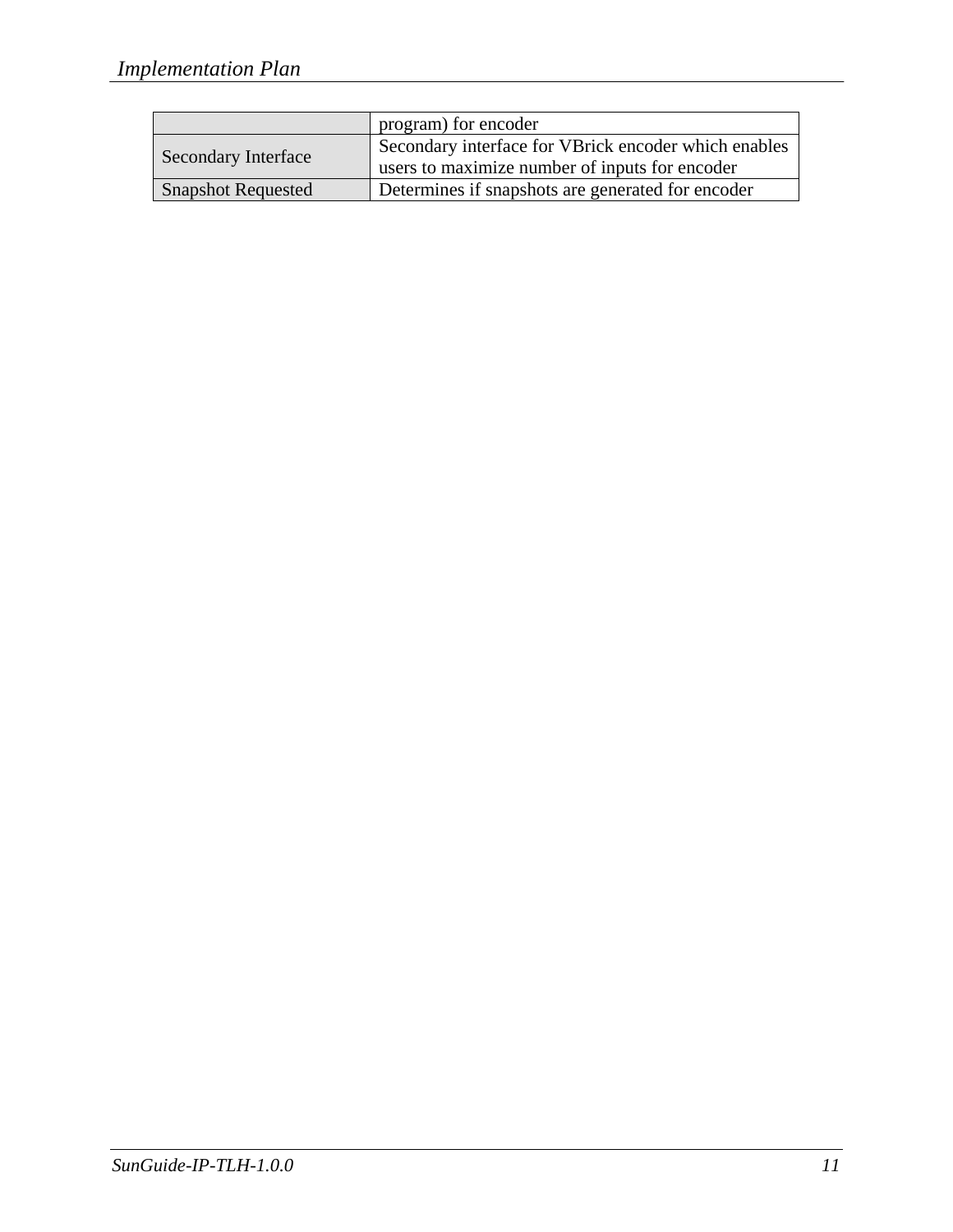### **2.2.5.2 DMS Worksheet**

The following data needs to be collected for each DMS to be configured:

| <b>Sign Name</b>              | Unique name of DMS                                     |
|-------------------------------|--------------------------------------------------------|
| Center Id                     | Unique name of center where DMS resides                |
|                               | Specifies the protocol (values: SNMP,                  |
| Protocol                      | SNMP(PMPP), MarkIV, SunGuide (for                      |
|                               | Trailblazers)) for DMS                                 |
|                               | Specifies how the DMS is connected to the              |
| <b>Connection Type</b>        | network (values: Direct, Modem, Long Distance          |
|                               | Modem)                                                 |
| Poll Process                  | Name of driver for DMS                                 |
|                               | Amount of time the driver will wait on a response      |
| <b>Packet Timeout</b>         | from a DMS before timing out (recommended time         |
|                               | is 5 seconds)                                          |
|                               | How many times a packet is attempted before it         |
| Packet Retry Limit            | errors out, for most signs the recommended number      |
|                               | is 2, for signs prone to errors, this can be increased |
|                               | How many times a command is attempted before it        |
| <b>Command Retry Limit</b>    | errors out, a command consists of multiple packets.    |
|                               | Recommended number is 1                                |
| <b>Op Status</b>              | Operational status (values: Active, OutOfService)      |
|                               | of DMS                                                 |
| <b>Type</b>                   | Values: Fiber Optic, LED, Flip-Disk, Shutter           |
| Manufacturer                  | Values: FDS, IDI, MarkIV, Telespot, Skyline            |
| Number of Lines               | Number of displayable lines                            |
| <b>Beacons</b>                | Whether the sign has beacons, if so, specify the       |
|                               | beacon address                                         |
| Day Brightness Level          | The numeric value for brightness setting in the        |
|                               | daytime                                                |
| <b>Night Brightness Level</b> | The numeric value for brightness setting in the        |
|                               | nighttime                                              |
| <b>Location Description</b>   | A text field describing the location of the DMS        |
| Roadway                       | Roadway on which this DMS resides                      |
| Direction                     | The direction of the roadway on which this DMS         |
|                               | resides                                                |
| Latitude                      | Latitude of where this DMS resides                     |
| Longitude                     | Longitude of where this DMS resides                    |
| Number of Columns             | Number of characters that can be displayed using a     |
|                               | normal font                                            |
| <b>Beacon Address</b>         | The address on which the sign receives                 |
|                               | activate/deactivate beacon requests                    |
|                               | Address type (values: PMPP, SunGuide, MarkIV)          |
| Address Type 1                | for DMS, if PMPP then DMS protocol should be           |
|                               | SNMP (PMPP); if SunGuide or MarkIV, then               |
|                               | DMS uses same protocol name                            |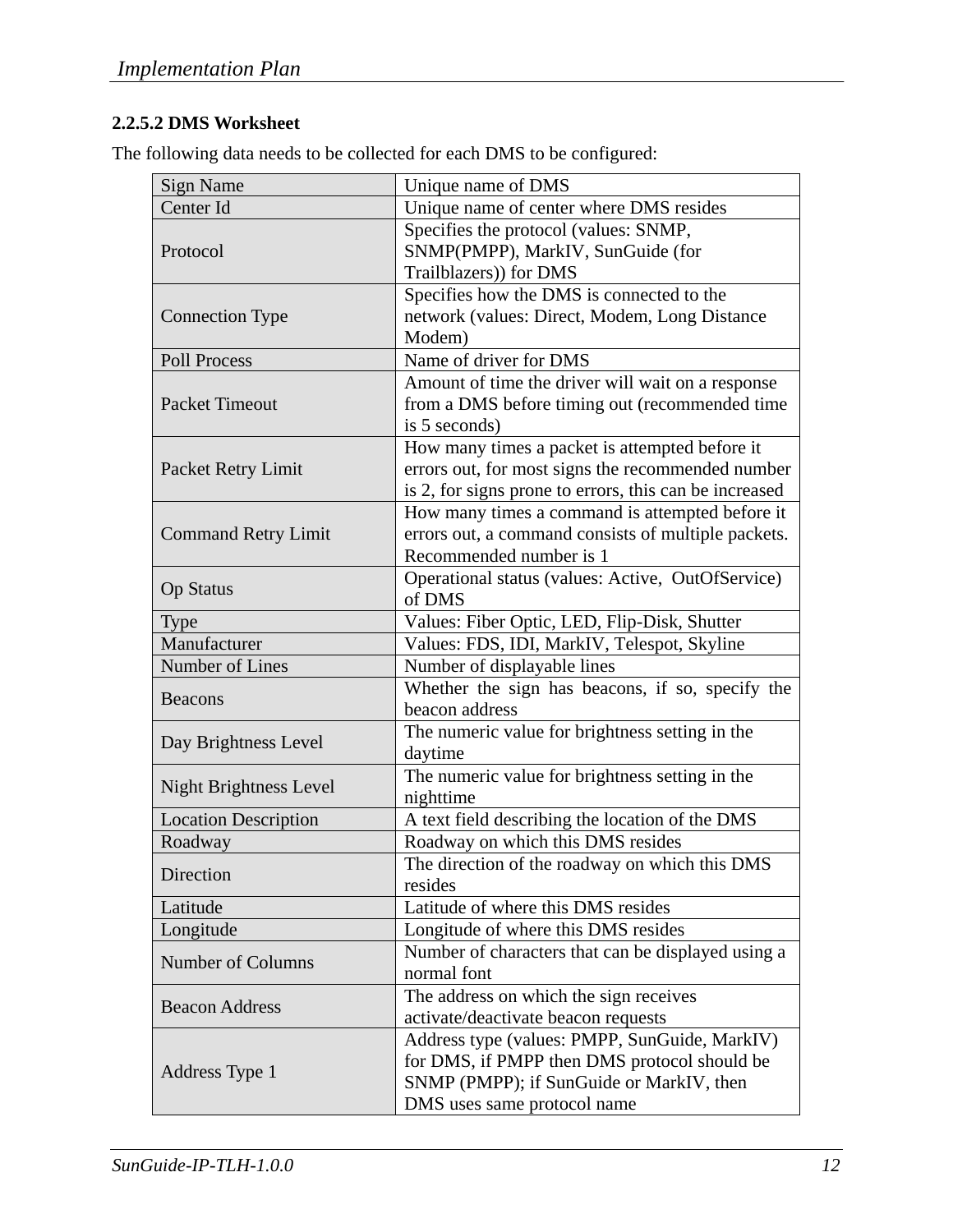| Address Type 2        | Specific address type (values: Direct, PortServer,<br>Dialup) of Address Type 1 |
|-----------------------|---------------------------------------------------------------------------------|
| Address               | Device address of DMS                                                           |
| <b>Community Name</b> | Community name for DMS (SNMP)                                                   |

The following data need to be provided for DMSs connected via a TCP/IP connection:

| <b>IP</b> Address  | IP address for the port server where DMS resides            |
|--------------------|-------------------------------------------------------------|
| <b>Port Number</b> | <b>Port number for the port server where DMS</b><br>resides |

The following data need to be provided for DMSs connected directly via a serial port:

| Communications port | Communications port to which the DMS is    |
|---------------------|--------------------------------------------|
|                     | connected                                  |
| <b>Baud Rate</b>    | This should match the baud rate of the DMS |
| Data Bits           | This should match the data bits the DMS is |
|                     | expecting                                  |
| <b>Stop Bits</b>    | This should match the stop bits the DMS is |
|                     | expecting                                  |
| Parity              | This should match the parity the DMS is    |
|                     | expecting                                  |

The following data need to be provided for DMSs connected via a modem:

| <b>Phone Number</b> | Phone number for the DMS, should include any<br>prefix needed for dialing |
|---------------------|---------------------------------------------------------------------------|
| <b>Baud Rate</b>    | This should match the baud rate of the DMS                                |

#### **2.2.5.3 TSS Worksheet**

The following data need to be provided for each Highway (Route) to be in the deployment:

| <b>Roadway Description</b>       | Textual description of the roadway (route)                                                                                     |
|----------------------------------|--------------------------------------------------------------------------------------------------------------------------------|
| <b>Short Name</b>                | Short text name that will be seen by the operators                                                                             |
| <b>Directions</b>                | The directions that the roadway runs (can be<br>multiple directions)                                                           |
| Cross Streets (multiple entries) | Textual descriptions of cross streets (that<br>intersect the roadway); typically a roadway will<br>have multiple cross streets |
| Lat Lon                          | Latitude and longitude of the intersection<br>between the roadway and the cross street                                         |

The following data needs to be collected for each TSS detector to be configured:

| Detector Name | Unique name of detector                               |
|---------------|-------------------------------------------------------|
| Center Id     | Unique name of center where detector resides          |
| Driver Name   | Name of driver for the detector (e.g., BiTrans, RTMS) |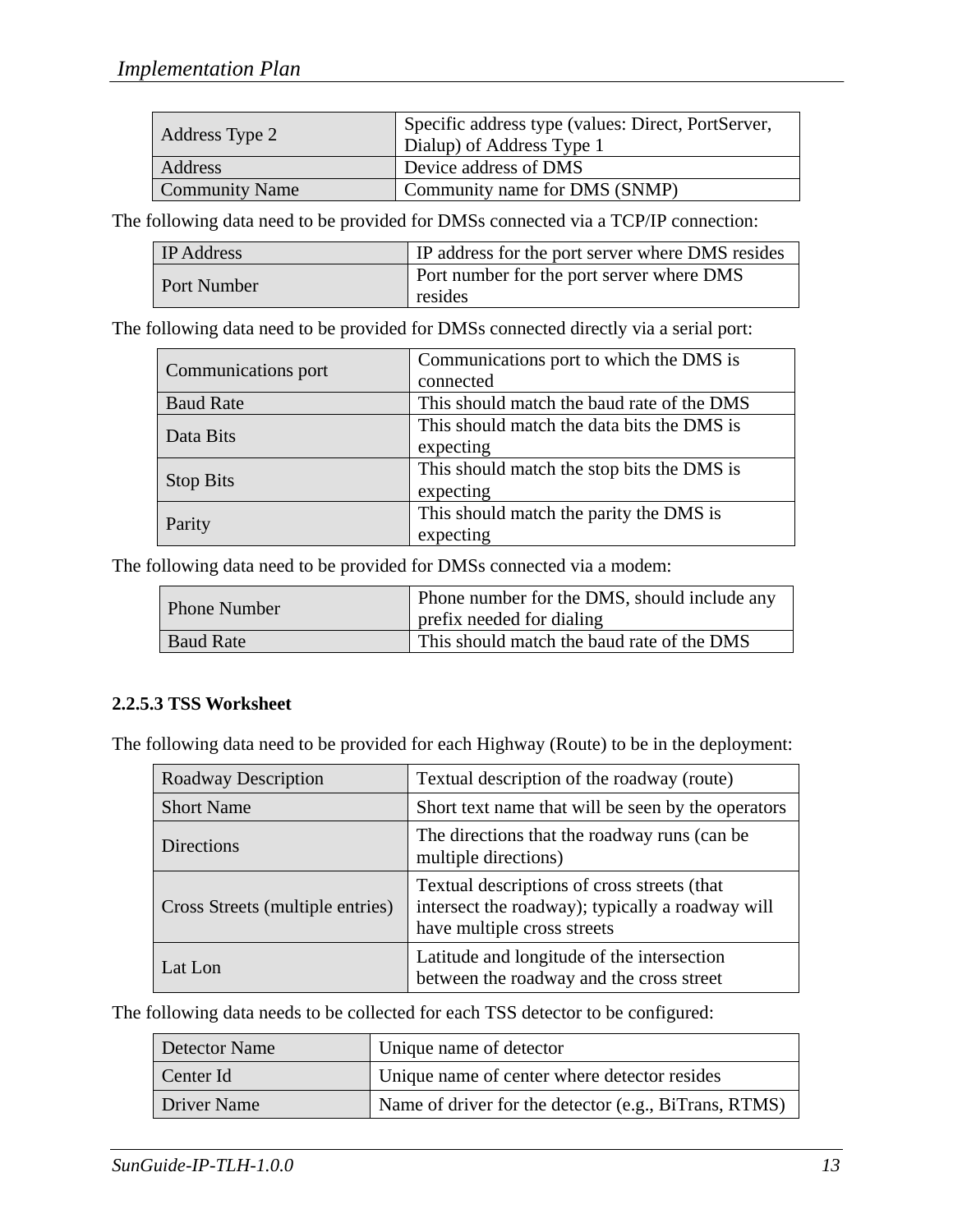| Poll Cycle                     | Time in seconds between device polls                                             |
|--------------------------------|----------------------------------------------------------------------------------|
| Type                           | Type of detector (e.g., Loop, Radar, AVI or LPR)                                 |
| Protocol                       | Specifies the protocol (see the protocols supported on<br>the projecyt web site) |
| <b>Op Status</b>               | Operational status (values: Available or Offline)                                |
| <b>Location Description</b>    | Description of where detector resides                                            |
| Roadway                        | Roadway of where detector resides                                                |
| Direction                      | Direction of roadway where detector is installed                                 |
| Latitude                       | Latitude of where detector resides                                               |
| Longitude                      | Longitude of where detector resides                                              |
| Address                        | Device address of detector                                                       |
| Port Server IP                 | IP address for the port server where detector resides                            |
| <b>Port Server Port Number</b> | Port number for the port server where detector resides                           |

The following data needs to be collected for each lane that is to be configured:

| TSS Link         | The name of the links that will be defined in the<br>system; links will have an association to detectors.                                                                                            |
|------------------|------------------------------------------------------------------------------------------------------------------------------------------------------------------------------------------------------|
| <b>TSS Lanes</b> | For each link, the name of each lane associated with<br>the link; for each lane the zone number and description<br>needs to be identified (e.g., which detection zone is<br>associated with a lane). |

The following data needs to be collected for each link that will have an alarm threshold to be configured:

| TSS Link           | The name of the links that will be defined in the<br>system.                                                                     |
|--------------------|----------------------------------------------------------------------------------------------------------------------------------|
| Threshold Value(s) | What the speed and occupancy values should be for<br>each threshold (this includes a start and end time)<br>value to be defined. |

## *2.3 SwRI: Software Installation*

The following sections describe the activities that SwRI staff will perform to install the SunGuide software. City of Tallahassee staff should be available to monitor and observe the software installation process.

#### *2.3.1 Server Preparation*

The following software needs to be installed on the servers before the software installation team arrives on-site:

- One server be configured as the Oracle server:
	- o Oracle 10g server, version 10.1.0.2.0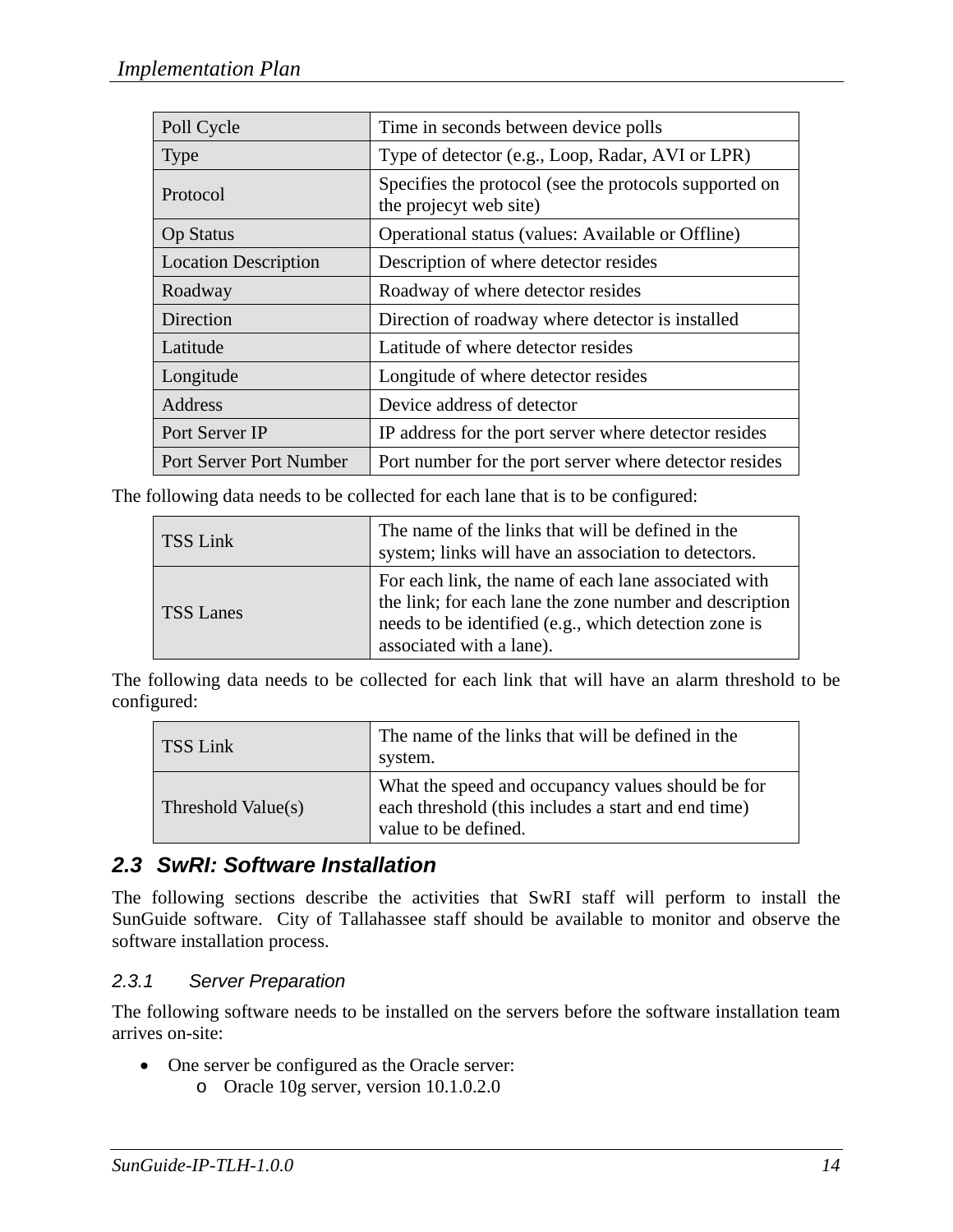- Three servers will be configured as application servers:
	- o Oracle 10g Client, version 10.1.0.2.0
	- o IIS (Microsoft installation disk)
	- o ASP.NET (this installed as part of Microsoft IIS)

#### *2.3.2 Workstation Preparation*

The following software needs to be installed on the workstations before the software installation team arrives on-site:

- Adobe SVG Viewer (must be acquired from Adobe.com)
- Roadgeek font (this is provided on the SunGuide install CD)

#### *2.3.3 Software Installation*

In order to install the SunGuide application software, the following steps will be performed by the software installation team:

- In a common directory with a share point accessible to the SunGuide application servers the following files will be installed: .
	- o Install master configuration file which is named config.xml and edit the contents to match the City of Tallahassee network configuration.
	- o Install XML schemas used by the SunGuide applications.
- Execute the database creation scripts to prepare the database for installation of the SunGuide applications.
- Using the installation instructions in the SunGuide *Version Description Document* (VDD) and installation notes install the SunGuide applications. Any patches released subsequent to the release of the full installation CD need to be installed (in order) after the installation CD is executed.

Two SunGuide system administration applications do not execute in a browser environment. These applications should be installed on workstations that may be used to diagnose the health and status of the system; details of the application are contained in the SUM. SwRI will install the following applications on workstations as directed by the City of Tallahassee:

- Executive Handler viewer: provides an overview of currently operating SunGuide applications.
- Status Logger viewer: provides the ability to review the SunGuide application log files.

#### *2.3.4 Software Configuration*

After the SunGuide software is installed, various configuration activities need to occur; the software installation team will perform the following configurations:

- Install and configure Status Logger on a single SunGuide application server (the SunGuide applications will log to this one instance of Status Logger).
- Install and configure Executive Handler server on all SunGuide application servers
- Modify the IIS to restrict access to the SunGuide Admin utility to users specified by the City of Tallahassee.

The SunGuide GUI is designed to load GUI components for the SunGuide applications. The loading (and overall performance) of the GUI can be improved if the GUI components associated with subsystems not installed is removed. The software installation team will remove the GUI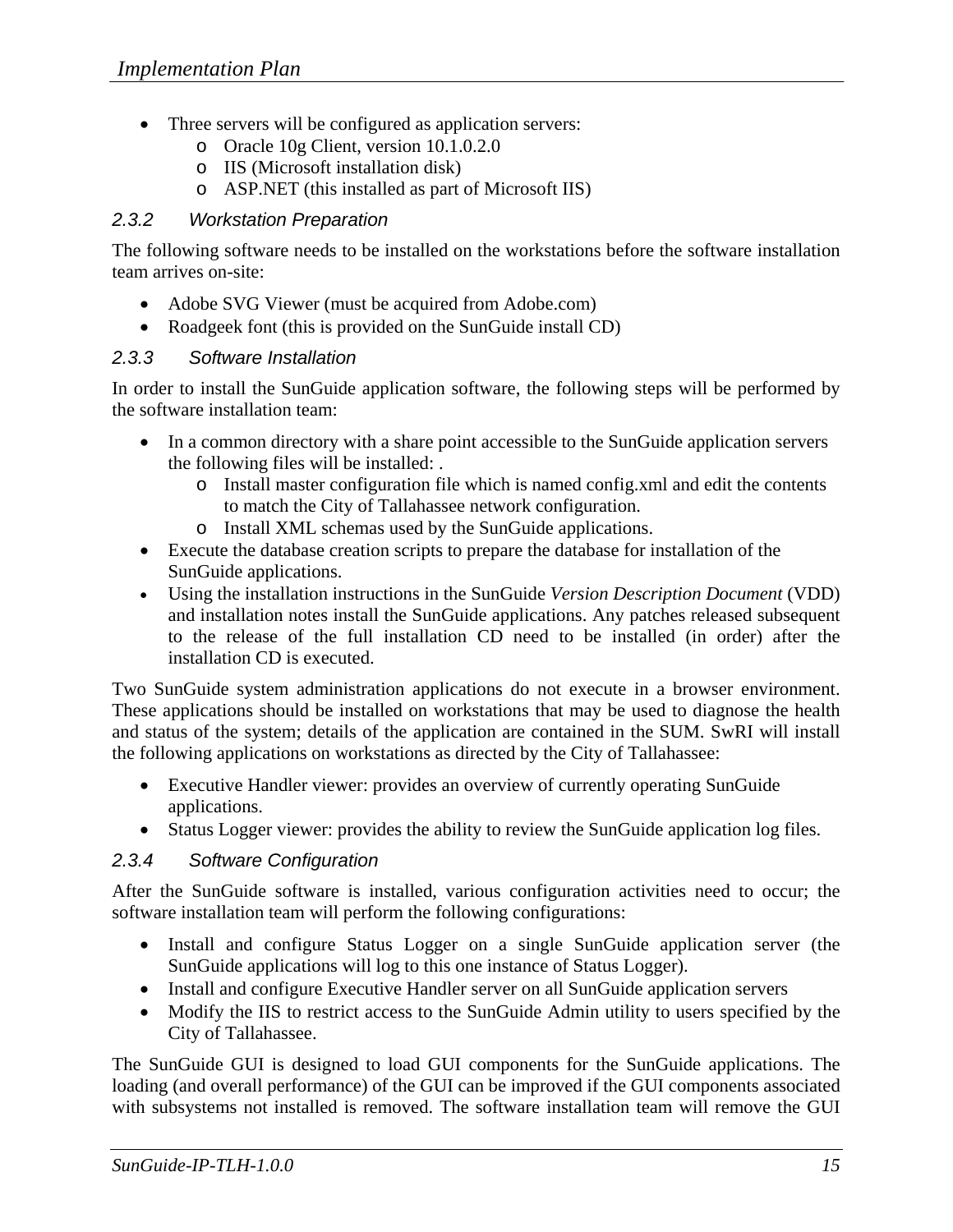components for the subsystems that were not installed; this is done because when the GUI is installed it includes the components for ALL SunGuide subsystems, this removal is done so that users do not see menu options for subsystems which are not installed and configured.

#### *2.3.5 C2C Configuration*

During the SunGuide software configuration, the Center-to-Center (C2C) interfaces need to be configured so that the City of Tallahassee deployment can exchange information and command requests (assuming operators have the appropriate permissions) with other control centers. To achieve this exchange of data a TCP/IP path must be established between the cooperating centers, this requires agencies to make appropriate modifications to firewall and other network appliances that may restrict this type of data flow. The following SunGuide C2C components need to be installed on the City of Tallahassee servers:

- C2C Plug-in Publisher
- C2C Plug-in Subscriber
- C2C Extractor
- C2C Provider
- C2C Command Receiver

The C2C interface should then be tested to assure that the software is properly configured; this testing will be performed using the C2C Test Suite.

## *2.4 SwRI / CTLH: Post Software Installation (Configuration)*

The following sections describe the activities that the City of Tallahassee staff need to perform after the SunGuide software deployment. SwRI and PBS&J (ITS GC) staff will be available to assist and work with the City of Tallahassee staff to accomplish these activities. SwRI recommends that both the CLTH SunGuide administrator and at least one SunGuide operator be available during this process.

#### *2.4.1 Populate Tables*

The following tables need to be populated using the SunGuide Administration tool:

- User Management:
	- o Users
	- o Groups
	- o Workstations
- DMS:
	- o Device Tables
	- o Approved Words
- TSS:
	- o Alarm Thresholds
	- o Device Tables
	- o Detector Maps
	- o Poll Cycles
- Event Management:
	- o Activity Types
		- o Agencies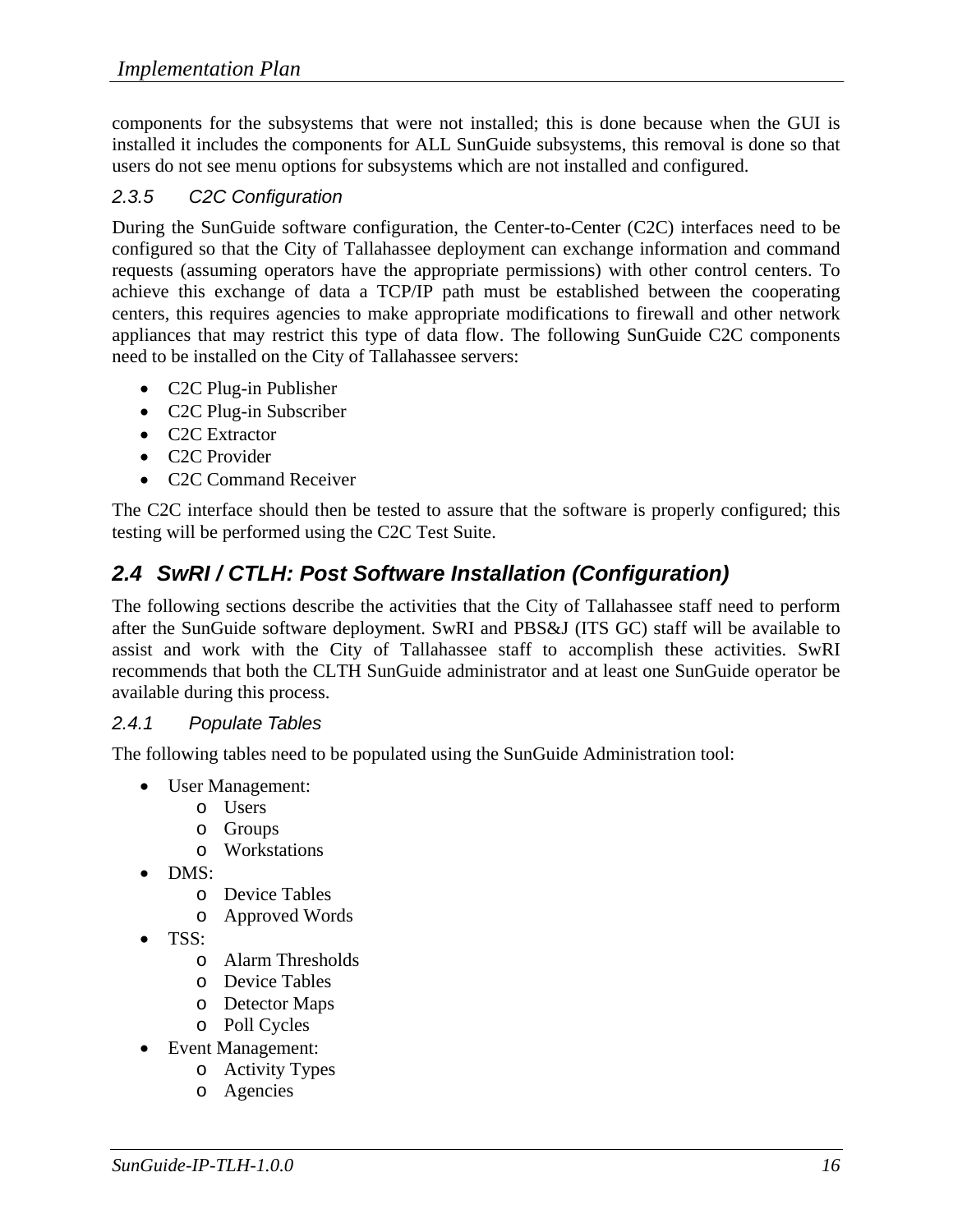- o Agencies Contacts
- o Comment Types
- o Event Status Types
- o Event Types
- o Injury Types
- o Organizations
- o Location Configuration
- o Mailing Lists
- o Mailing Lists Contacts
- o Procedural Errors
- o Response Plans
- o Vehicle Tracking
- o Weather Conditions
- Reporting Subsystem:
	- o Reports
	- o Reporting Groups
- Data Archive: Properties
- Miscellaneous: Centers

The SunGuide *Software User's Manual* (SUM) and Administrator Training slides should be consulted on use of these editors. To aid in future configuration, for any device that does not have an entry at least one entry for every possible device will be added; this will help illustrate how future entries should be structured (naming, option selection, etc.) and also verify that the Admin editor can read and write information to the appropriate tables.

#### *2.4.2 Create Map Links*

Each implementation of SunGuide must have a Map Link layer created; this layer is used by the operator map to display instrumented sections of roadway as well as highway shields. This layer is displayed in conjunction with the DynaMap shape file data to provide a complete looking map on the operator workstation. The SUM has a section titled "Map Administration with Link Editor" that explains the use of this software. Additionally, the Map Link Editor should be used to create the shields that should be displayed.

#### *2.4.3 DMS Linking File*

A device linking file needs to be created so that DMS devices can be selected for recommended Event response plans. The Software User's Manual describes how to create this file.

## *2.5 SwRI / CTLH: Testing*

Once the configuration is complete and equipment is made available, a series of ad hoc tests will be performed to verify software operation. If the City of Tallahassee wishes, the formal test cases from the SunGuide *Software Integration Case Procedures (SICP)* can be executed but this activity has not been performed in recent SunGuide deployments. Areas that will be tested / exercised include: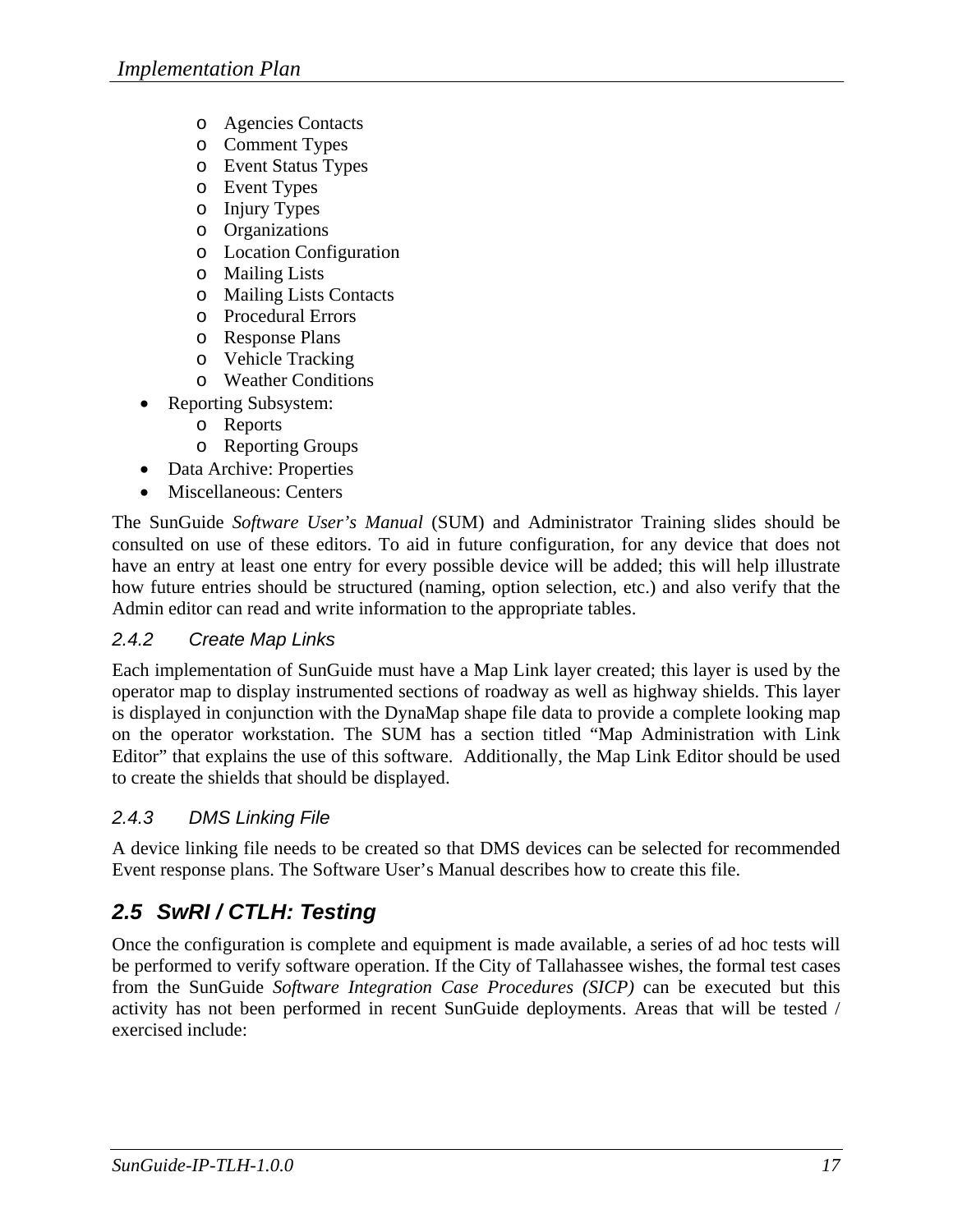- DMS:
	- o Devices being polled
	- o Control of DMS devices
	- o DMS devices showing on map with status information
- TSS Devices:
	- o Devices being polled
	- o TSS data showing up on map
- Event Management:
	- o Event Creation
	- o Event Management
	- o Response Plan Generation (accessing HAR devices)
- Reporting Subsystem:
	- o Generate reports
- Various:
	- o Test C2C plugin using XML tester to receive data
	- o Verify Data Archive is configured to store TSS data (note that this subsystem will not be used in the short term but will be configured for future use)

## *2.6 Training*

Training will be conducted in the city of Tallahassee control center as the installation is performed; the training will be both a hands-on that occurs during the installation and configuration activities as well as formal class. The following training will be provided to the City of Tallahassee personnel during the installation and configuration:

- Administrator Training the intent of the System Administration/Deployment training is to prepare personnel to install/configure the SunGuide software and administer the SunGuide system on a daily basis. The following topics will be addressed during the hands-on training:
	- o Installation procedures
	- o Backup procedures
	- o Recovery procedures
	- o Modifying hardware configurations
	- o Tailoring of the system environment
	- o Starting/stopping/restarting the system
	- o Troubleshooting:
		- Executive Handler
		- **Status Logger**
	- o Workstation installation
- Operator Training the intent of the Operator/User Interface course is to prepare personnel to use the SunGuide<sup>™</sup> system on a daily basis in a typical operational mode. The course will include the following topics:
	- o SunGuide System Administration fundamentals
	- o Executive Handler fundamentals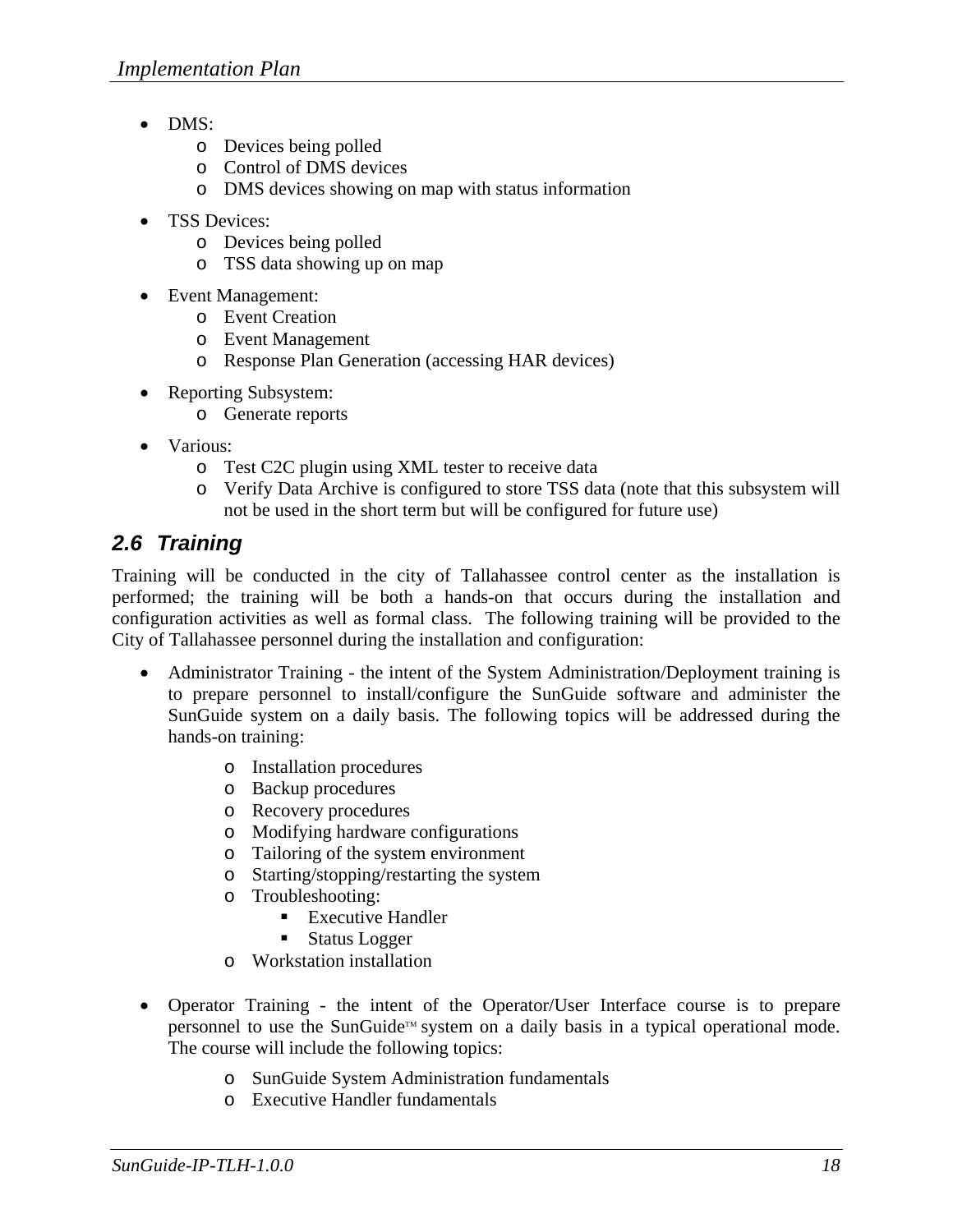- o Status Logger fundamentals
- o Graphical User Interface (GUI)/Map fundamentals
- o Closed Circuit Television (CCTV) operations
- o Dynamic Message Sign (DMS) operations
- o Traffic Sensor Subsystem (TSS) fundamentals; including License Plate Reader fundamentals
- o Video Switching fundamentals;
- o Travel Time fundamentals; including the enhanced Travel Time functionality using LPR and AVI.
- o Center-to-Center (C2C) fundamentals

The training format consists of:

- o Classroom instruction using PowerPoint presentation (8 hours)
- o Hands-on instruction using City's SunGuide System (4 hours)

The operator training will be conducted at the City of Tallahassee TMC during nonoperational hours.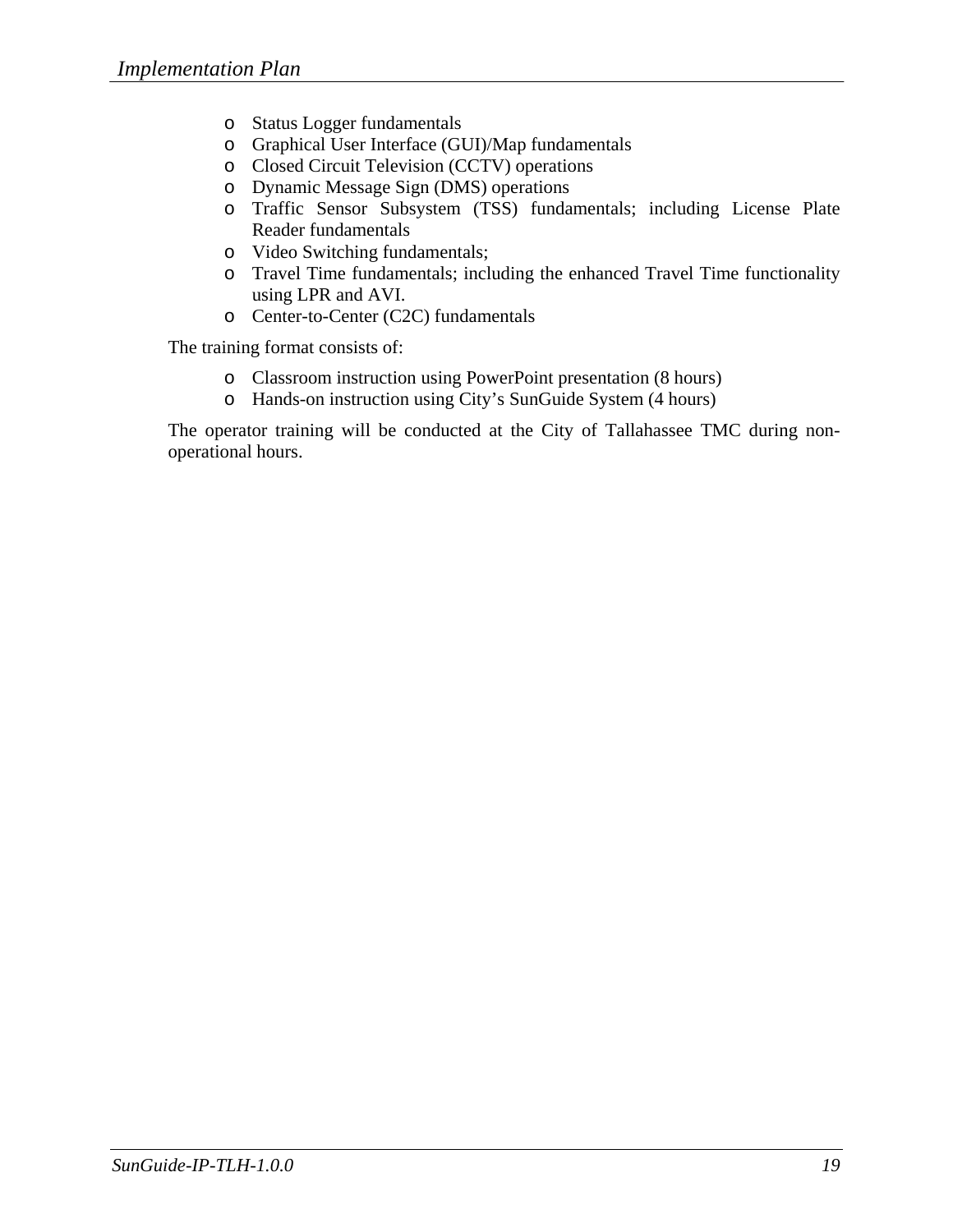## *2.7 Deployment Schedule*

The following schedule is proposed for the deployment. The SunGuide installation is scheduled to occur the week of November 3, 2008. The installation team will need access to hardware devices throughout the implementation process. Note that if activities complete early then if the City of Tallahassee and SwRI agree the timing for the following events may be modified to shorten the overall deployment schedule.